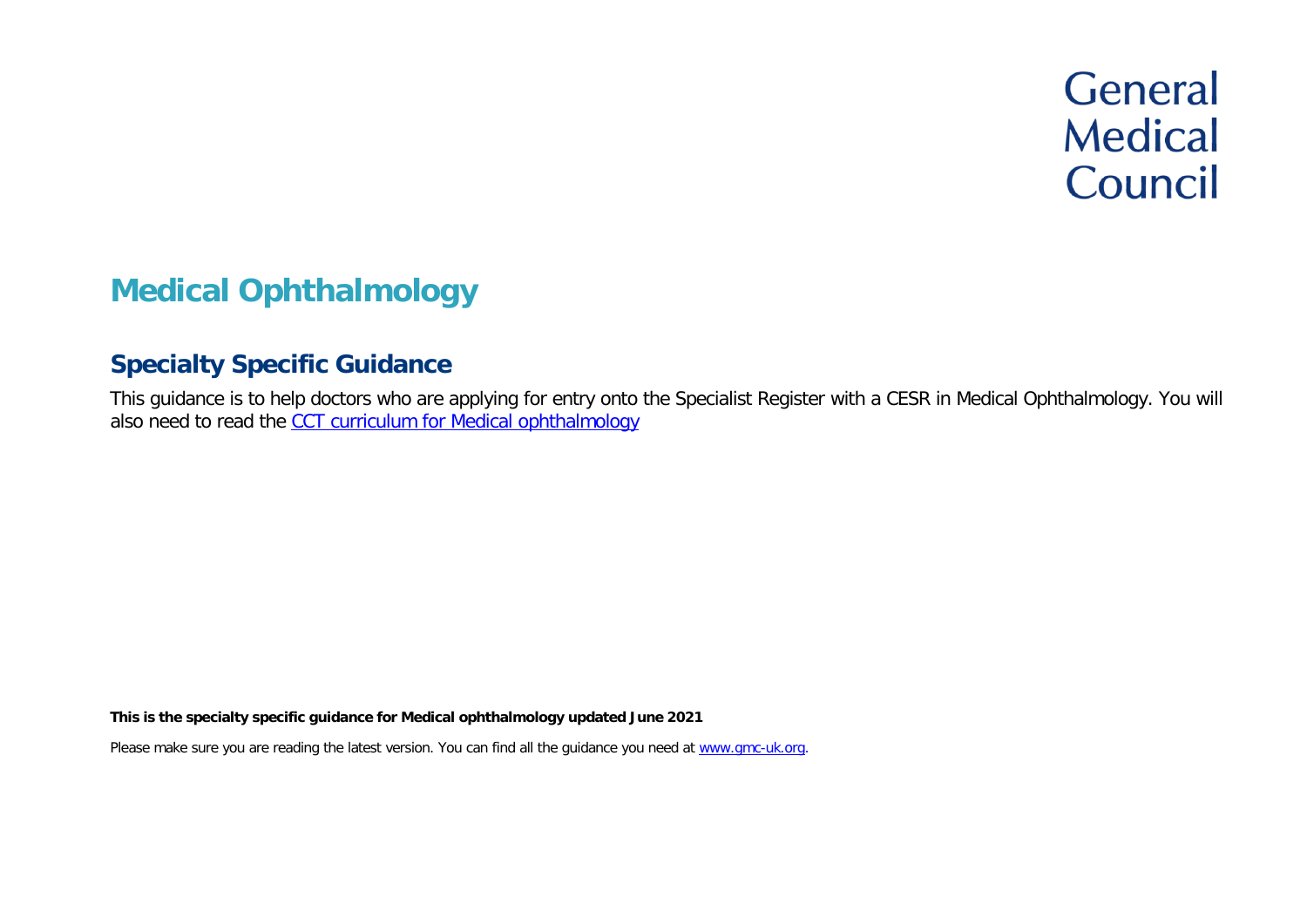# **Introduction**

This document is designed to provide helpful information and guidance to enable you to make an application for a Certificate of Eligibility for Specialist Registration (CESR) in Medical Ophthalmology. This is not a standalone document and should be read in conjunction with the [CCT curriculum for Medical ophthalmology](https://www.gmc-uk.org/education/standards-guidance-and-curricula/curricula#T) – please see the [specialty page](https://www.jrcptb.org.uk/specialties/medical-ophthalmology) on the Joint Royal Colleges of Physicians Training Board (JRCPTB) website for more details. You can [contact us](http://www.gmc-uk.org/about/contacts.asp) and ask to speak to the GMC Specialist Applications team for advice before you apply.

#### **What is the indicative period of training for a Certificate of Completion of Training (CCT) in Medical Ophthalmology?**

The indicative period of training for a CCT in Medical Ophthalmology is seven years and it is unlikely that you would achieve all the learning outcomes required for a CCT in a shorter period of time.

The structure of the training programme (in indicative timescales) is as follows:

 Two years of Internal Medicine (stage 1) or three years of Acute Care Common Stem – Internal Medicine (ACCS-IM) including MRCP (UK) or one of the following alternative pathways:

Ophthalmic Specialist Training (including FRCOphth Part 1)

**Five years of Medical Ophthalmology specialty training** 

Applicants need to demonstrate that they have achieved the learning outcomes required for all stages of the curriculum.

**This is the specialty specific guidance for Medical ophthalmology updated June 2021**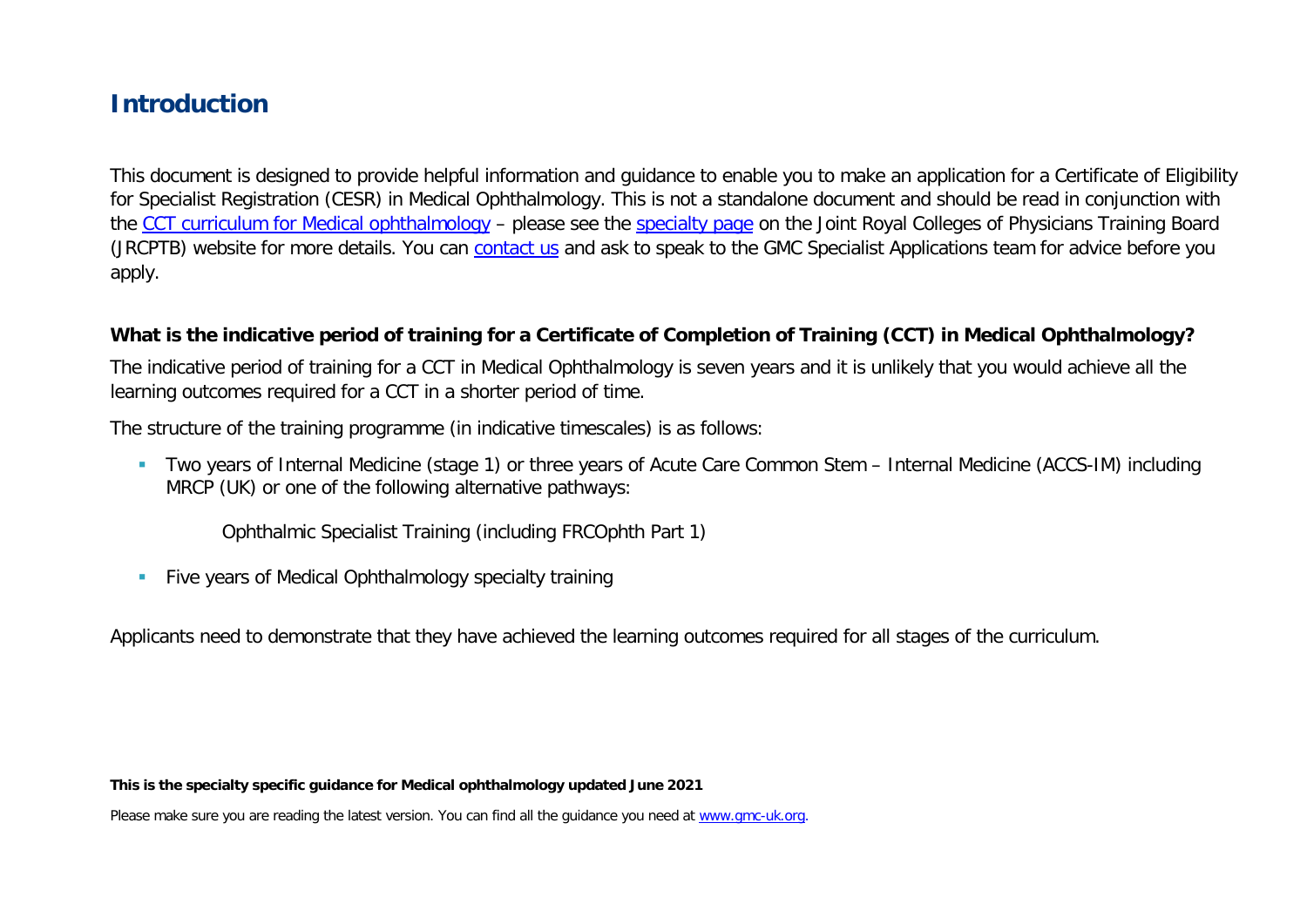# **Curriculum Framework**

The Medical ophthalmology curriculum is structured into 12 high-level learning outcomes, known as Capabilities in Practice (CiPs). The CiPs are split into generic and specialty specific capabilities, as outlined below. Acquiring a CESR depends upon you providing evidence that you're working at the level of being entrusted to perform safely and independently for each CiP.

The first six CiPs are generic and shared across all physician specialties, covering the universal requirements of [Good Medical Practice](https://www.gmc-uk.org/-/media/documents/good-medical-practice---english-20200128_pdf-51527435.pdf?la=en&hash=DA1263358CCA88F298785FE2BD7610EB4EE9A530) and the [Generic Professional Capabilities \(GPC\) framework.](https://www.gmc-uk.org/-/media/documents/generic-professional-capabilities-framework--0817_pdf-70417127.pdf)

The remaining six CiPs describe the clinical tasks or activities which are essential to the practice of Medical ophthalmology. The CiPs have been mapped to the GPC domains to reflect the professional generic capabilities required to undertake the clinical tasks.

The range of experience needed to achieve the CiPs is outlined in the curriculum – this covers different settings, contexts, clinical problems, conditions and stages of a person's life and illness.

#### **Generic CiPs**

- 1. Able to function successfully within NHS organisational and management systems
- 2. Able to deal with ethical and legal issues related to clinical practice
- 3. Communicates effectively and is able to share decision making, while maintaining appropriate situational awareness, professional behaviour and professional judgement
- 4. Is focussed on patient safety and delivers effective quality improvement in patient care
- 5. Carries out research and manages data appropriately
- 6. Acts as a clinical teacher and clinical supervisor

#### **Specialty Specific CiPs**

1. Managing and leading a multidisciplinary medical ophthalmology team, including management of an outpatient clinic and injection list

2. Diagnosis and management of acute medical ophthalmology emergencies

#### **This is the specialty specific guidance for Medical ophthalmology updated June 2021**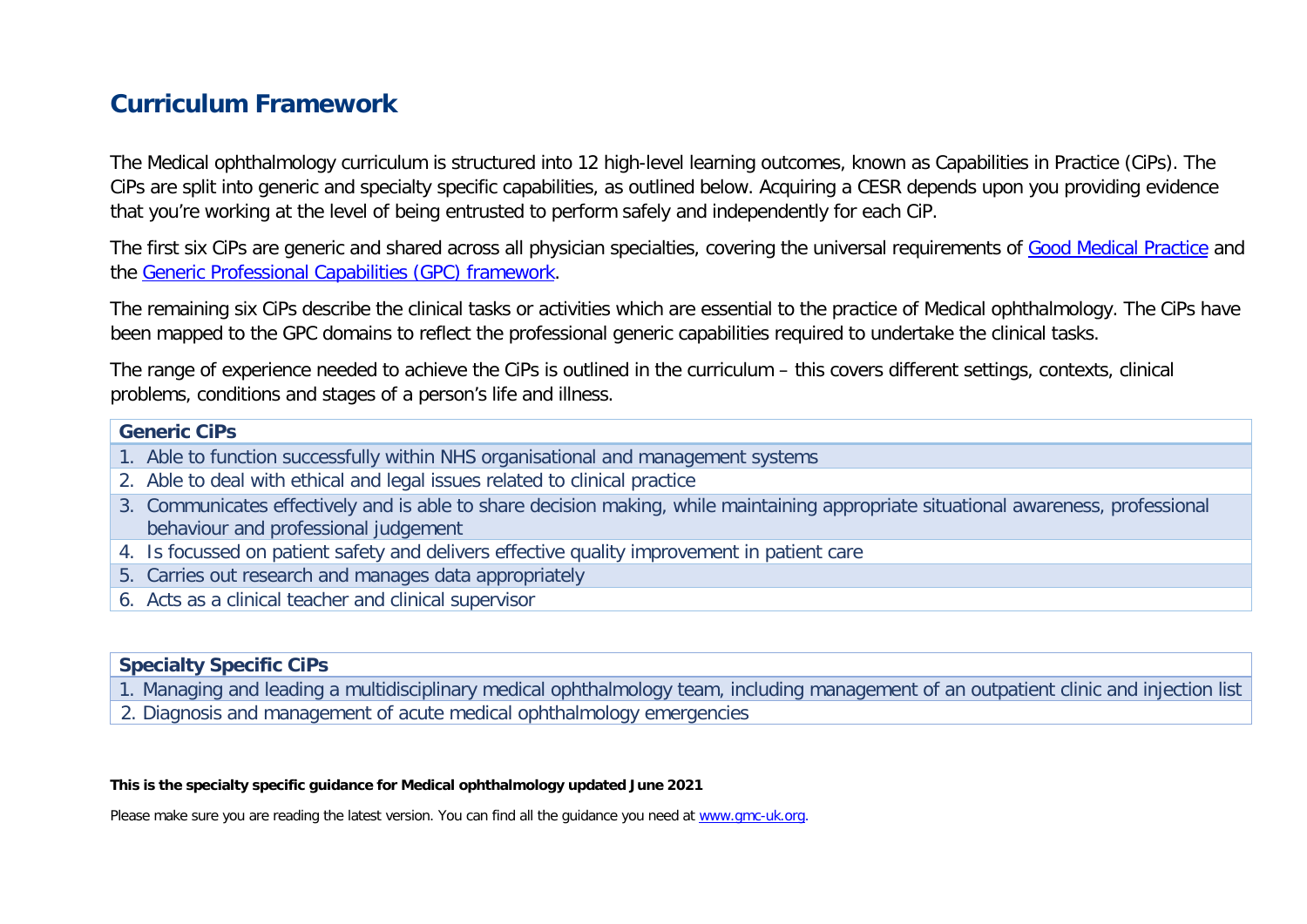- 3. Diagnosis and management of patients with medical ophthalmic conditions, including those with complex conditions, long term conditions and those on immunosuppressants
- 4. Managing perioperative care of medical ophthalmological patients
- 5. Competent in all procedural skills for medical ophthalmology as defined by the curriculum
- 6. Managing medical, ethical and social issues of visual impairment

# **Submitting your evidence**

Please keep the following in mind when gathering your evidence:

- The evaluators want to see quality, relevant evidence to demonstrate the required CiPs. It's more important to carefully select your evidence and present it in an organised way, than provide large volumes of minimally relevant evidence
- **Triangulated evidence will make a stronger application**
- Evidence of your recent practice (i.e. less than five years old) will be given more weight, as it reflects current capabilities
- **Your evidence must be legible**

All your evidence, other than qualifications you're getting authenticated, **must** be accompanied by a proforma signed by the person who is attesting to the validity and accuracy of your evidence (your verifier). It's very important that you read an explanation of how to do this in our [important notice about evidence.](http://www.gmc-uk.org/doctors/evidence_notice.asp)

You will also need to submit translations of any documents that are not in English. Please ensure the translations you submit meet our [translation requirements.](http://www.gmc-uk.org/doctors/translations.asp)

Your evidence **must** be accurate and may be verified at source should we have any queries or justifiable doubts about the accuracy of your evidence. All evidence submitted will be cross checked against the rest of your application and documents.

#### **This is the specialty specific guidance for Medical ophthalmology updated June 2021**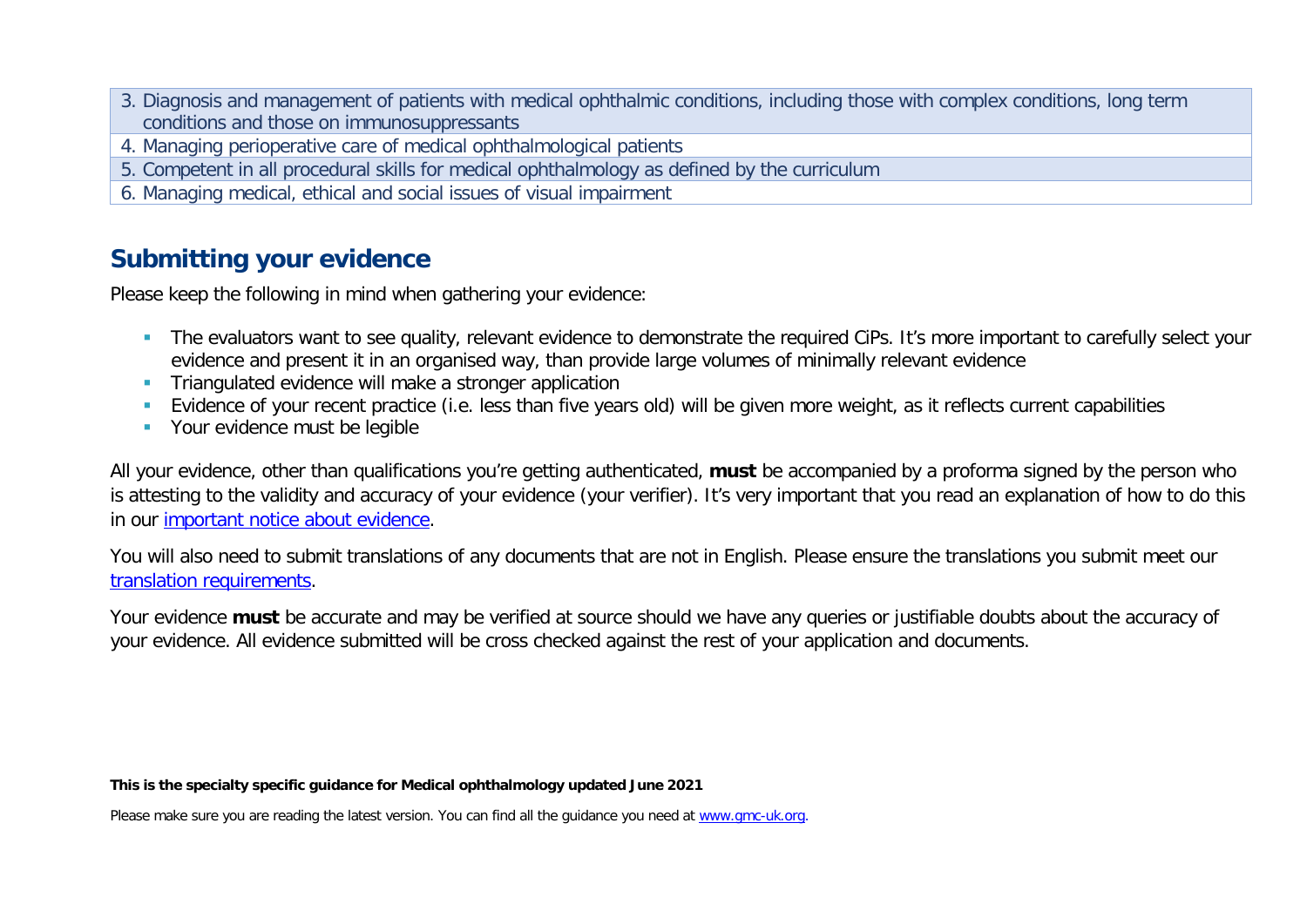#### **Anonymising your evidence**

It is important that you anonymise your evidence before you submit it to us. You **must** remove:

- **All patient identifying details**
- **Details of patients' relatives**
- Details of colleagues that you have assessed, written a reference for, or who have been involved in a complaint you have submitted

This includes:

- **Names (first and last)**
- **Addresses**
- **Contact details such as phone numbers or email addresses**
- **NHS numbers**
- **•** Other individual patient numbers
- GMC numbers

The following details **don't** need to be anonymised:

- **Gender**
- Date of birth

It is your responsibility to make sure that your evidence has been anonymised. Evidence which has not been anonymised will be returned to you. More information can be found on our [website.](https://www.gmc-uk.org/registration-and-licensing/join-the-register/registration-applications/cesr-cegpr-application-process/anonymisation)

**This is the specialty specific guidance for Medical ophthalmology updated June 2021**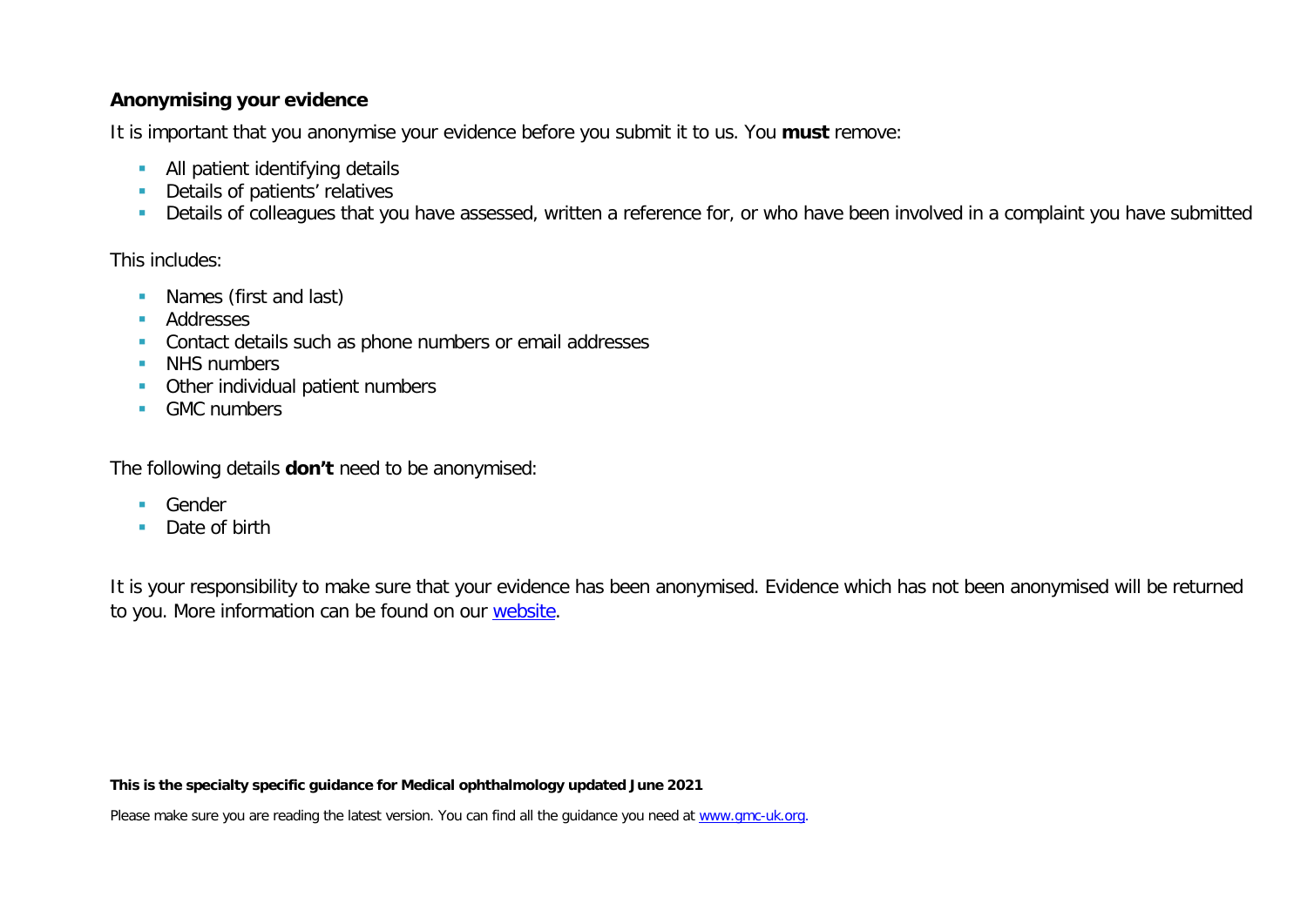#### **How much evidence to submit**

#### **As a general guide, most applications are expected to include around 100 electronically uploaded documents. You must ensure that you follow our guidance on how to present and group your evidence in the online application.**

The total number of documents and assessments presented is less important than the quality of the documents, and the breadth of cases covered. This allows the evaluators to form reliable judgements of performance and capabilities.

This guidance on documents to supply is not exhaustive and you may have alternative evidence. You do not necessarily have to supply every type of evidence listed, but you must submit sufficient evidence to address each of the required learning outcomes and the associated capabilities. We recognise that you may not have all the evidence that is required but it will help us process your application more quickly if you ensure that you only submit evidence that is directly relevant. Triangulation of evidence will strengthen an application, and we recommend that you delay submitting an application until you have achieved this.

Your evidence **must** cover the knowledge, skills and experience to demonstrate the required CiPs in all areas of the curriculum. You should focus on providing **good quality** evidence, rather than quantity. You are advised to review the curriculum and ARCP decision aid to see what is expected from doctors in training in Medical ophthalmology in the UK.

You should bear in mind the following points:

- **Evidence should show that you are able to assess and offer a first opinion in any setting and for any age**
- Don't duplicate evidence that is relevant to more than one CiP you should include one copy and list it under each relevant CiP (cross referencing)
- Evidence should only be cross referenced where it adds significant support to a CiP
- **Evidence should be provided from a variety of clinical settings.**

**Our [guidance](https://www.gmc-uk.org/-/media/documents/sat---cesr-cegpr-online-application---user-guide---dc11550_pdf-76194730.pdf) on compiling your evidence will help you to decide what is relevant and what is not. We recommend that you read it carefully.**

**This is the specialty specific guidance for Medical ophthalmology updated June 2021**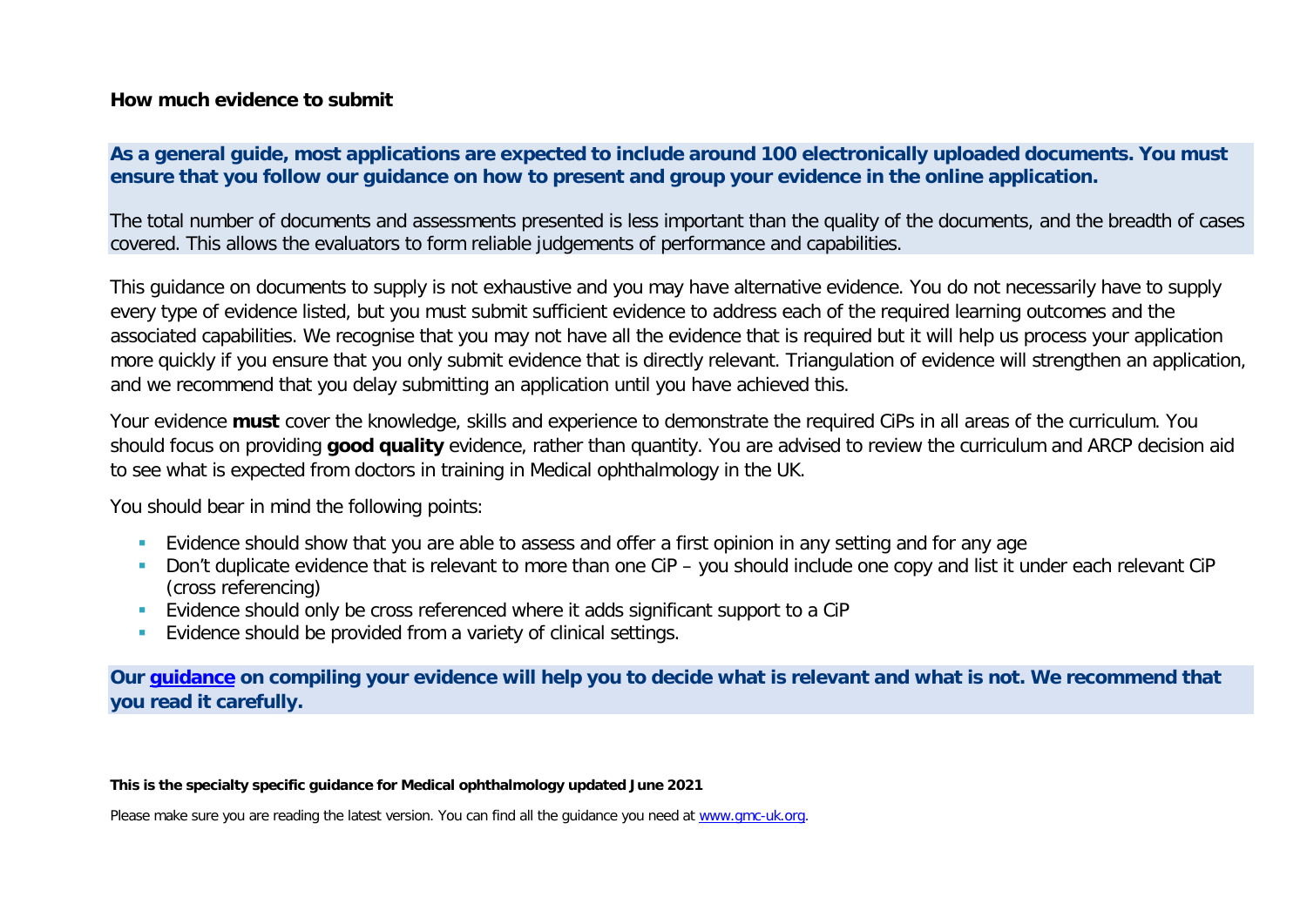#### **Organising your evidence**

Your evidence will need to be organised to reflect the structure of the online application. You need to gather your evidence by CiP and then attach this under the relevant section in your online application.

Please refer to our user quide for information on grouping and uploading your evidence.

Your evidence must be mapped to the curriculum by providing primary evidence for knowledge, skills and qualifications to demonstrate the required CiPs for all areas of the [CCT curriculum for Medical ophthalmology.](https://www.gmc-uk.org/education/standards-guidance-and-curricula/curricula#T) If evidence is missing from any area of the curriculum, your application may be unsuccessful.

You will not be able to compensate for shortfalls in your evidence of training and experience in a particular area, by providing extra evidence in other areas.

# **Tips for a successful application**

In our experience, CESR applications fail because they provide inadequate or poor evidence of current capability covering the entire curriculum. Below are some tips for you to consider when making an application:

- Before submitting an application, you should review the current CCT curriculum in conjunction with this document. A strong CESR application will provide evidence to demonstrate that knowledge, skills and experience are equivalent in both the breadth and level of capability, to that set out in the curriculum
- Provide evidence of your **current capability** in all areas of the curriculum. This includes the maintenance of CiPs and key skills over the last five years – all evidence should be clearly linked to the CiPs
- Ensure you have evidence demonstrating core medical knowledge and application of this knowledge in practice to the level of two years of Internal Medicine stage 1 training. To demonstrate core internal medical capabilities, applicants need to provide MRCP (UK) or equivalent and evidence showing the application of core skills including outpatient capability. This evidence could include

#### **This is the specialty specific guidance for Medical ophthalmology updated June 2021**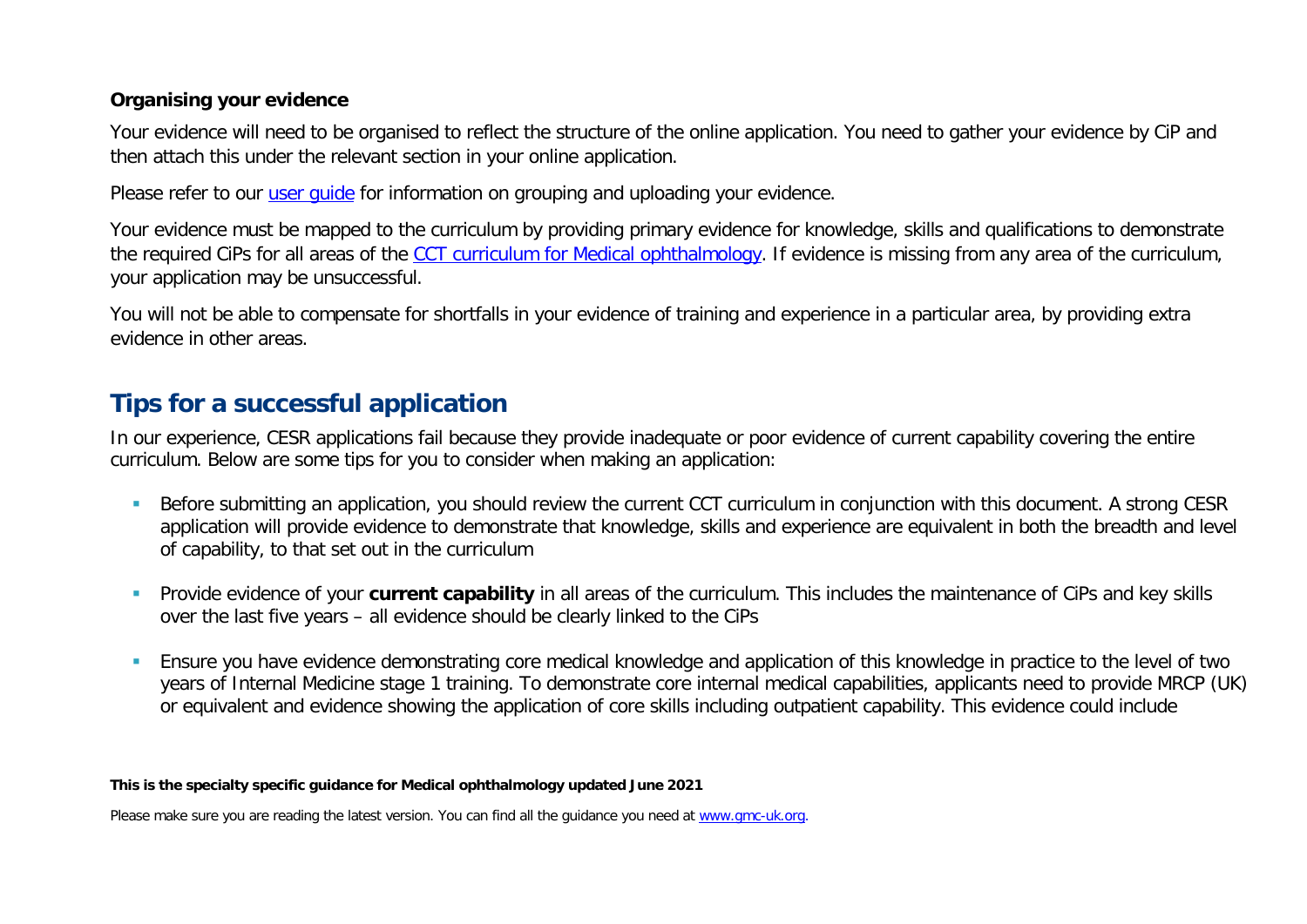supervised learning events (SLEs) and workplace based assessments (WPBAs) including multisource feedback (MSF). Evidence for alternative core medical knowledge and training can be provided – e.g. MRCPCH, MRCGP, MRCS or MRCPsych

- **Present your evidence in a clear, logical manner. You should refer to our user quide for advice on how to group, title and upload in Present Vour evidence in a clear, logical manner. You should refer to our user quide for** your evidence
- Ensure your referees can provide detailed support for your key skills across all (or most) areas of the curriculum and understand the requirements for specialist training and registration in Medical Ophthalmology in the UK
- **Provide evidence of managing a broad range of patients, as seen daily by Medical ophthalmology doctors in the UK**
- **Provide evidence of your clinical capability across the range of experience, ages and settings**
- Ensure your evidence demonstrates you are entrusted to act at consultant level across all of the specialty CiPs

**We strongly recommend that you closely match your experiences against the current curriculum and provide evidence of equivalence across all areas.** 

**This is the specialty specific guidance for Medical ophthalmology updated June 2021**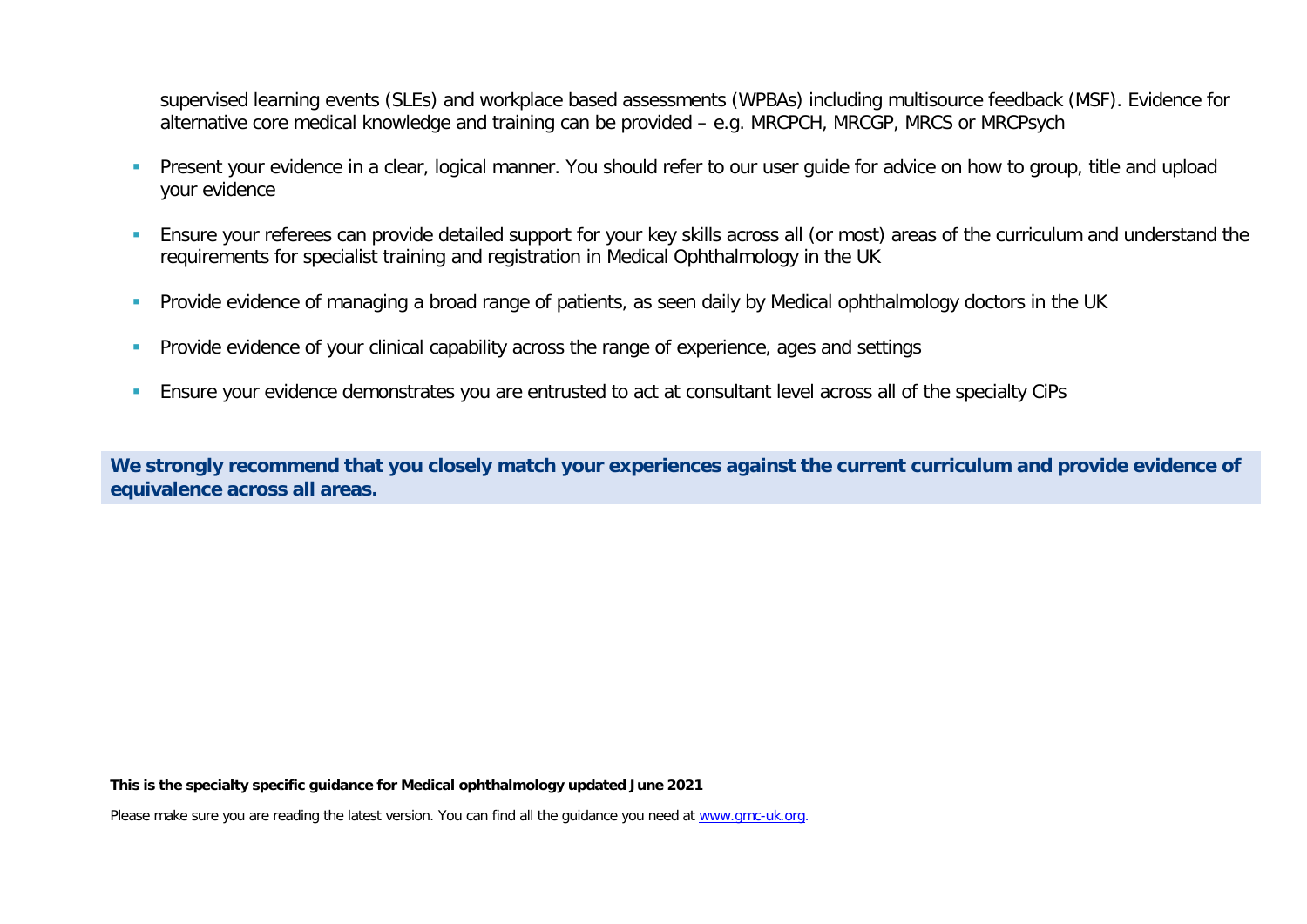## **How your evidence can be used to demonstrate key capabilities in different CiPs**

You will notice that some of the suggested evidence is listed more than once. This is because these documents are relevant to more than one CiP. For example, MSF can be used to demonstrate competence in most CiPs – therefore, you can use the same MSF to demonstrate the required capability across several CiPs

If you have a document that is relevant to more than one CiP, don't include multiple copies of it. Instead, provide one copy and list it in your application under each relevant CiP, stating that the document is located elsewhere, and you'd like to cross reference it.

Below is a list of evidence that are relevant to most CiPs – it is by no means exhaustive, and you are encouraged to submit a variety of evidence.

**A description of the assessments below, together with template forms, can be found on the [JRCPTB website](https://www.jrcptb.org.uk/assessment/workplace-based-assessment)**

| Evidence /<br>requirement                                                                  | <b>About</b>                                                                                                                                                                                                                                      | <b>Minimum</b><br>expectation |
|--------------------------------------------------------------------------------------------|---------------------------------------------------------------------------------------------------------------------------------------------------------------------------------------------------------------------------------------------------|-------------------------------|
| <b>Supervised Learning Events (SLEs)</b>                                                   |                                                                                                                                                                                                                                                   |                               |
| Case-based<br>discussion and/<br>or mini-clinical<br>evaluation<br>exercise (mini-<br>CEX) | These should have been undertaken with a consultant.<br>CbDs and Mini CEXs should cover different aspects of Medical Ophthalmology<br>Clinical rating scales are taken from the Royal College of Ophthalmologists specialty<br>training programme | See CiPs                      |
| <b>Workplace Based Assessments (WPBAs)</b>                                                 |                                                                                                                                                                                                                                                   |                               |

**This is the specialty specific guidance for Medical ophthalmology updated June 2021**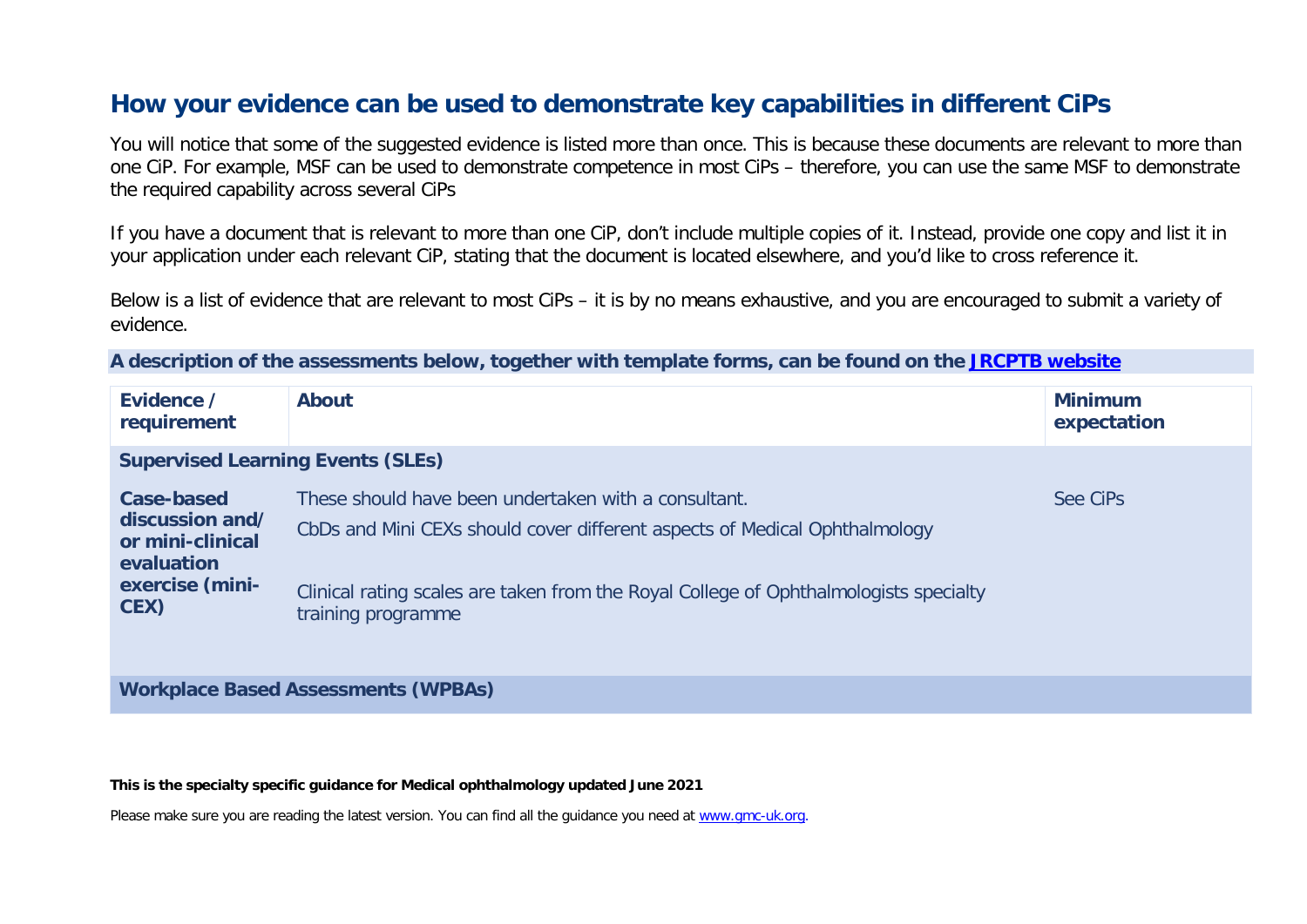| <b>Direct</b><br><b>Observation of</b><br><b>Procedural Skills</b><br>(DOPS)                | Evidence of procedural competence.                                                                                                                                                                                                                                                                                                                                                                                                                                                                                                                                                                                                                 | 8                                |
|---------------------------------------------------------------------------------------------|----------------------------------------------------------------------------------------------------------------------------------------------------------------------------------------------------------------------------------------------------------------------------------------------------------------------------------------------------------------------------------------------------------------------------------------------------------------------------------------------------------------------------------------------------------------------------------------------------------------------------------------------------|----------------------------------|
| <b>Quality</b><br><b>Improvement</b><br><b>Project</b><br><b>Assessment Tool</b><br>(QIPAT) | Can be used to demonstrate active involvement in service audit or development projects.                                                                                                                                                                                                                                                                                                                                                                                                                                                                                                                                                            | 1 completed in last 12<br>months |
| <b>Patient Survey</b><br>(PS)                                                               | Formal patient feedback is strong evidence as it's an anonymous feedback exercise. It<br>should include approximately 15 patients. The JRCPTB has a template available on their<br>website. A reflective entry reflecting on the survey must be made.<br>If it is not possible to provide a formal patient survey an applicant could provide<br>alternative evidence. However, this must provide equivalent details and breadth of<br>information.<br>Alternative evidence could include:<br>• Thank you letters/cards from patients<br>• Statements from referees<br>• Testimonial letters from colleagues<br>• Feedback from patients/colleagues | 1 completed in last 12<br>months |
| <b>Teaching</b><br>observation (TO)                                                         | At least 1 should be completed by a consultant in the specialty.                                                                                                                                                                                                                                                                                                                                                                                                                                                                                                                                                                                   | 3                                |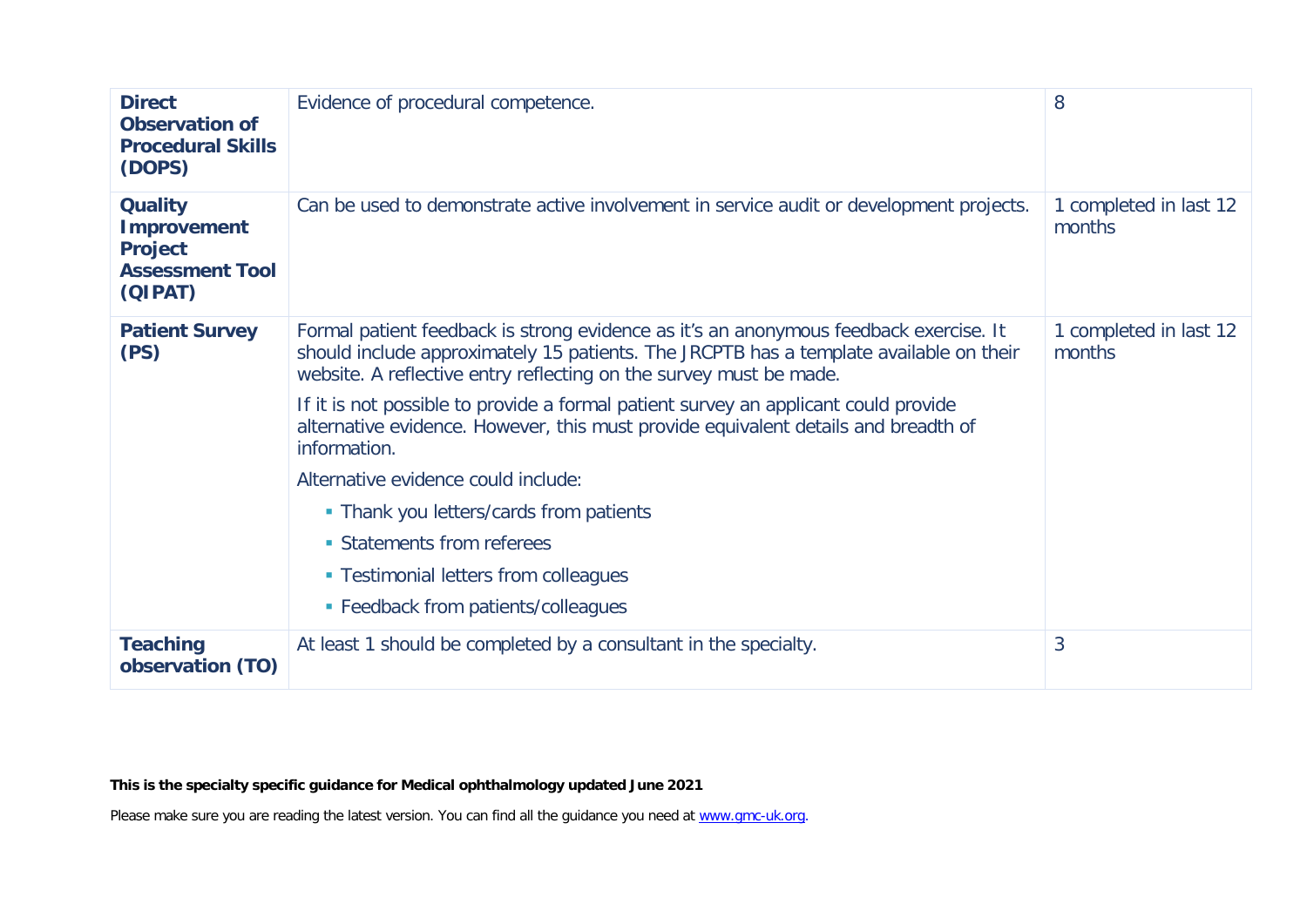| <b>Multi Source</b><br><b>Feedback (MSF)</b>      | MSF is a strong piece of evidence as it is an anonymous feedback exercise.<br>Minimum of one in the year before the application has been submitted – any available<br>from the last five years should also be submitted.<br>MSF should include approximately 15 colleagues, and not more than four should be<br>doctors.                                                                                                                                                                                                                                                                                                                                                                                                                                                                                                                                                                                                                                                                                                    | 1 completed in last 12<br>months                                 |
|---------------------------------------------------|-----------------------------------------------------------------------------------------------------------------------------------------------------------------------------------------------------------------------------------------------------------------------------------------------------------------------------------------------------------------------------------------------------------------------------------------------------------------------------------------------------------------------------------------------------------------------------------------------------------------------------------------------------------------------------------------------------------------------------------------------------------------------------------------------------------------------------------------------------------------------------------------------------------------------------------------------------------------------------------------------------------------------------|------------------------------------------------------------------|
| <b>Other evidence</b>                             |                                                                                                                                                                                                                                                                                                                                                                                                                                                                                                                                                                                                                                                                                                                                                                                                                                                                                                                                                                                                                             |                                                                  |
| To be included in<br>the portfolio of<br>evidence | <b>- Appraisal</b> is good evidence of engaging with systems, processes and mandatory<br>requirements and demonstrates performance (clinical and non-clinical)<br>• Reflective diaries/ evidence of self-reflection<br><b>Supervisor report</b> reports from trainers and supervisors are important evidence to<br>affirm and support capabilities and performance in both clinical and non-clinical<br>activities. JRCPTB provides a Multiple Consultant Report (MCR) template for the<br>purpose of these reports of which there should be four in the last 12 months.<br>" Logbooks must cover the last five years and show the type of procedures you<br>performed and your role in the procedure<br><b>Training events</b> (courses, study days, meetings) over the last five years<br><b>Evidence of seeing patients</b> over the last five years covering a range of settings,<br>referral contexts, conditions, stages of illness, ages<br>• Academic activities<br>• Management activities<br>• Structured reports | 4 completed in the last<br>12 months (e.g.<br>MCR <sub>S</sub> ) |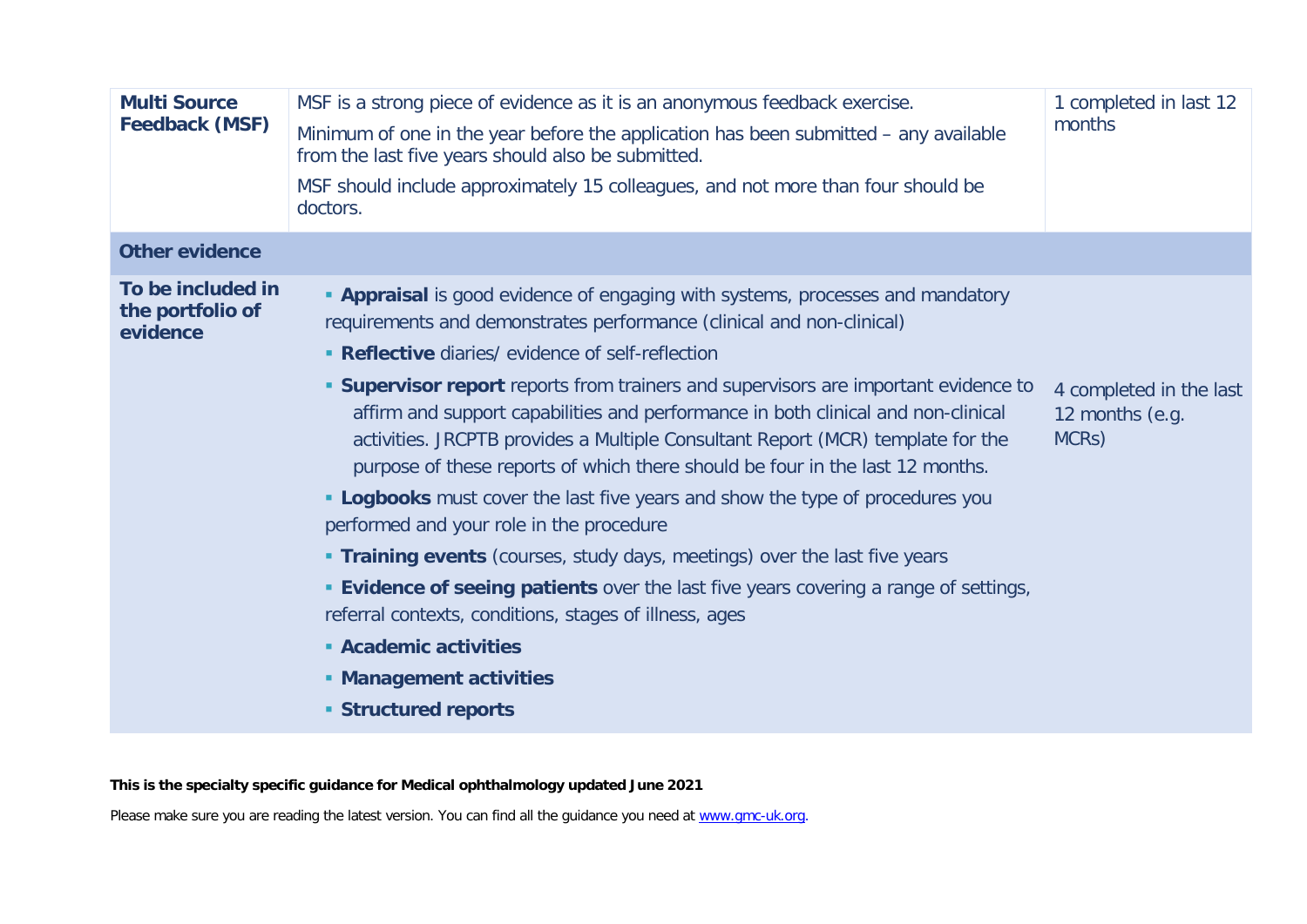| <b>Continuing</b><br><b>Professional</b><br><b>Development</b><br>(CPD) | CPD represents the acquisition and maintenance of knowledge, skills and key skills.<br>Courses you may want to provide evidence of include:<br>Life support<br>Teaching<br>$\mathcal{L}_{\mathcal{A}}$<br>Simulation<br>Management<br>Research methodology<br><b>Business</b><br><b>In</b><br>Communication<br>Education<br><b>COL</b> |  |
|-------------------------------------------------------------------------|----------------------------------------------------------------------------------------------------------------------------------------------------------------------------------------------------------------------------------------------------------------------------------------------------------------------------------------|--|
|                                                                         | Examples of evidence could include a personal, reflective diary of learning achievements,<br>in addition to detailed evidence of courses attended.                                                                                                                                                                                     |  |

## **Practical Procedures**

Below details the practical procedures you will be expected to evidence that you are competent to perform unsupervised. You can provide evidence for these procedures using logbooks and DOPS. You should provide DOPS evidence for intravitreal injection, intravitreal implant, macular laser and panretinal photocoagulation.

| <b>Remove corneal foreign body</b>  |  |  |
|-------------------------------------|--|--|
| <b>Punctal plugs</b>                |  |  |
| Remove sutures from eye and adnexae |  |  |
| Fit a bandage contact lens          |  |  |

**This is the specialty specific guidance for Medical ophthalmology updated June 2021**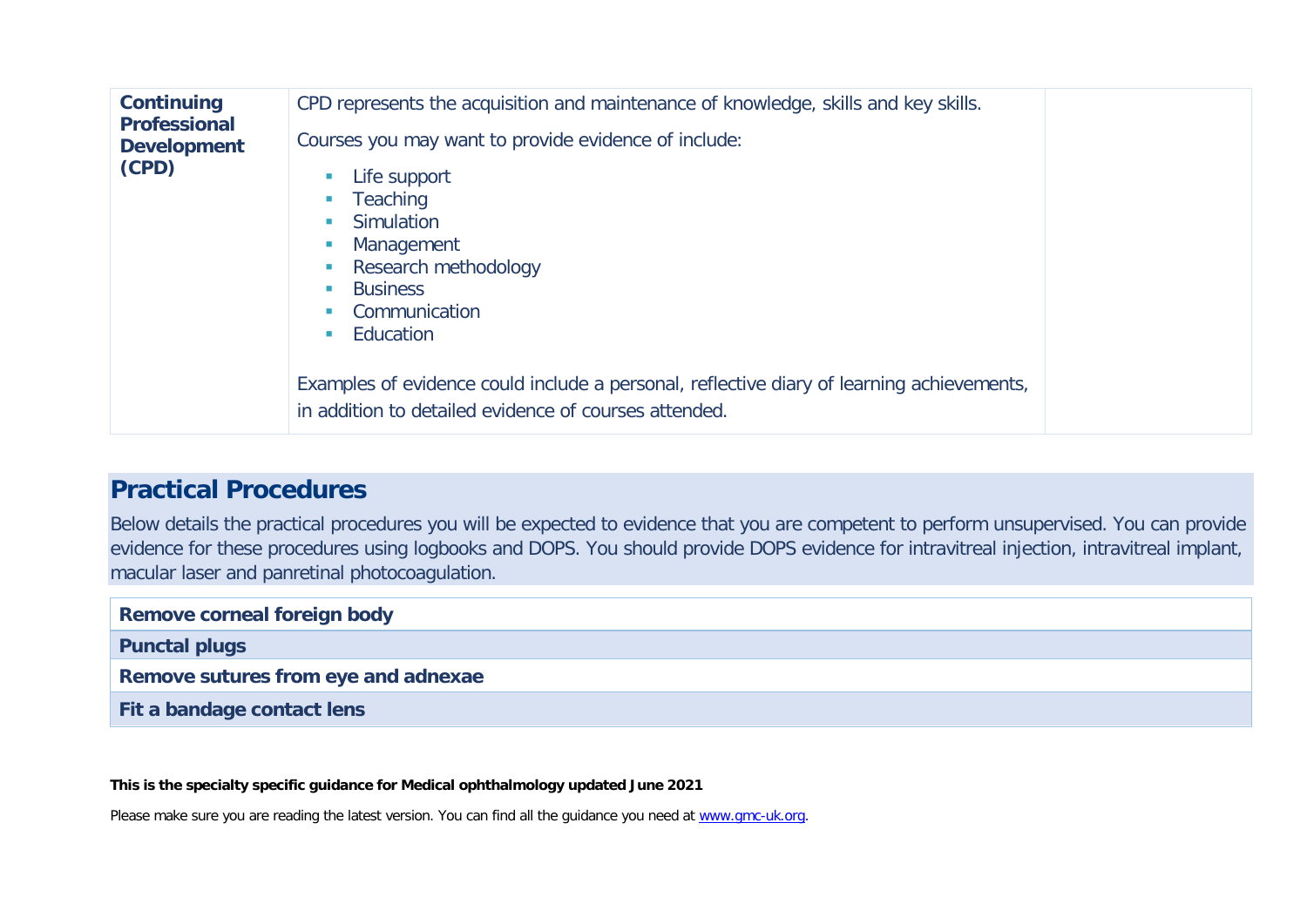| Irrigation and debridement of ocular contaminants |  |  |
|---------------------------------------------------|--|--|
| <b>Corneal scrape</b>                             |  |  |
| <b>Botox periocular injection</b>                 |  |  |
| Yag laser capsulotomy                             |  |  |
| <b>Peripheral laser iridotomy</b>                 |  |  |
| <b>Intravitreal injection</b>                     |  |  |
| <b>Intravitreal implant</b>                       |  |  |
| <b>Periocular steroid injection</b>               |  |  |
| <b>Macular laser</b>                              |  |  |
| <b>Panretinal photocoagulation</b>                |  |  |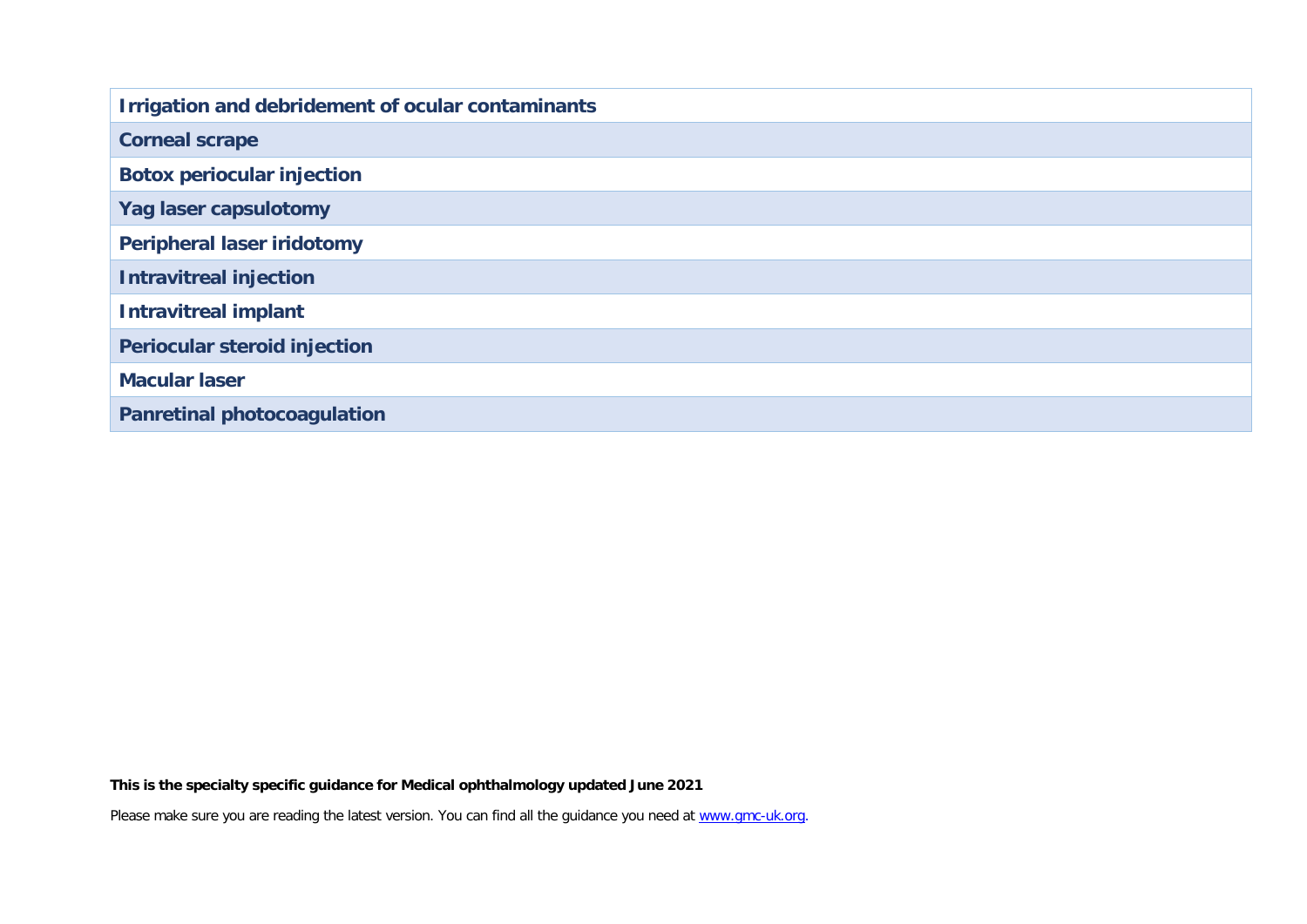# **Evidence of training and qualifications**

Substantial primary evidence for any previous training towards a medical qualification should **only** be submitted if the training is directly relevant to your CESR capabilities **and** dates from the past five years. Otherwise, certificates of completion are sufficient evidence of training.

| <b>Primary medical qualification</b><br>(PMQ) | If you hold full registration with us, you do not need to submit your PMQ as we saw it when we<br>assessed your application for registration.                                                                                                                                                                                             |
|-----------------------------------------------|-------------------------------------------------------------------------------------------------------------------------------------------------------------------------------------------------------------------------------------------------------------------------------------------------------------------------------------------|
|                                               | If you do not hold registration, you will need to have your PMQ independently verified by ECFMG<br>before we can grant you full registration with a licence to practise.                                                                                                                                                                  |
|                                               | You can find out more about primary source verification on our website.                                                                                                                                                                                                                                                                   |
|                                               | You only need to get your PMQ verified by ECFMG. The rest of your evidence should be verified in<br>line with our quidance.                                                                                                                                                                                                               |
| <b>Specialist medical</b><br>qualification(s) | Please provide an <b>authenticated copy</b> of any specialist medical qualifications you hold.<br>Evidence of completion of full MRCP(UK) or equivalent test of knowledge - or equivalent<br>evidence. Alternative tests of knowledge are acceptable for applicants demonstrating alternative<br>core capabilities in core Ophthalmology. |
|                                               | Applicants should also have completed FRCOphth Part 1, or be able to demonstrate<br>equivalence to this via robust primary evidence.                                                                                                                                                                                                      |
|                                               | There are no qualifications from outside Europe that enable automatic entry to the Specialist<br>Register in any specialty. An evaluation is made based on an applicant's whole career and                                                                                                                                                |

**This is the specialty specific guidance for Medical ophthalmology updated June 2021**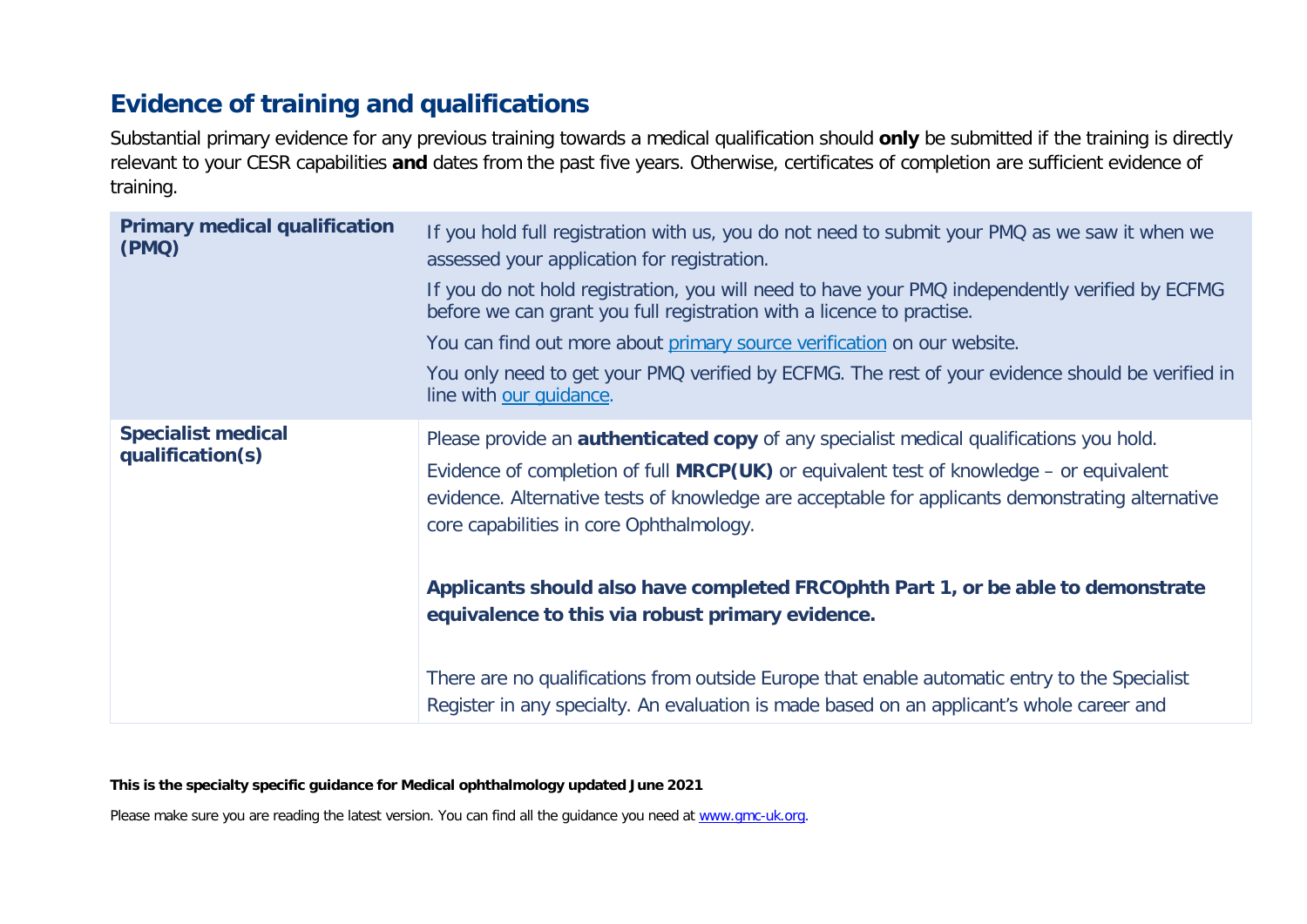|                                                  | therefore two applicants with the same qualifications but different training and/or experience may<br>not receive the same decision.                                                                                                                                                                                                                                                                                                                                                                                                                                              |
|--------------------------------------------------|-----------------------------------------------------------------------------------------------------------------------------------------------------------------------------------------------------------------------------------------------------------------------------------------------------------------------------------------------------------------------------------------------------------------------------------------------------------------------------------------------------------------------------------------------------------------------------------|
|                                                  | If your specialist medical qualification is from outside the UK, please ensure that you provide the<br>following evidence in addition to your qualification:<br>Training curriculum or examination syllabus<br>$\circ$<br>Formal period assessments completed during training (these may be older than five years)<br>$\circ$                                                                                                                                                                                                                                                     |
| <b>Recent specialist training</b>                | If you have worked in posts approved for a specialist training programme for a relevant<br>qualification outside the UK in the past five years, please provide an <b>authenticated copy</b> of the<br>curriculum or syllabus that was in place when you undertook your training.                                                                                                                                                                                                                                                                                                  |
|                                                  | If a formal curriculum or syllabus (including assessment methods) is not available please provide a<br>letter from the awarding body outlining the content of the training programme or examination.                                                                                                                                                                                                                                                                                                                                                                              |
|                                                  | You must provide evidence of formal periodic assessment during your training. This evidence must<br>have been completed at the time the training was undertaken (if it is completed retrospectively<br>less weight will be given to the information provided). If you do not supply formal assessment<br>documents, the curriculum must demonstrate how you were assessed. A detailed letter of<br>verification from an educational supervisor would satisfy this requirement.<br>If areas for development were highlighted, please provide evidence to demonstrate that you have |
|                                                  | subsequently addressed them.<br>If you have undertaken approved specialty training towards a CCT or CESR(CP) in this specialty in<br>the UK in the past five years, you should provide a copy of your ARCPs.                                                                                                                                                                                                                                                                                                                                                                      |
| <b>Specialist registration outside</b><br>the UK | Please provide an <b>authenticated copy</b> of details of the registration requirements of that<br>authority.                                                                                                                                                                                                                                                                                                                                                                                                                                                                     |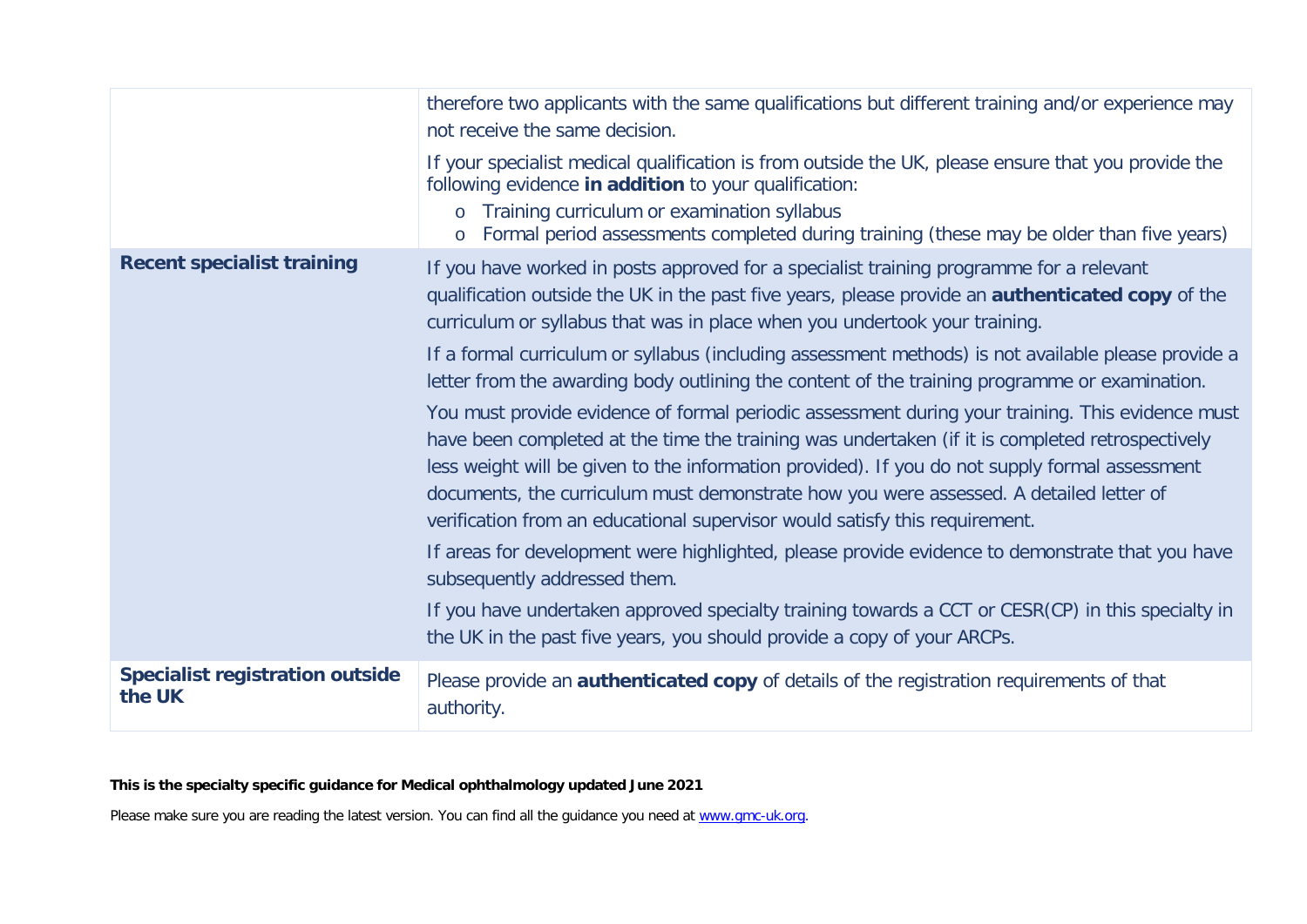You may include postgraduate qualifications if they are relevant to associated capabilities e.g. teaching, management, research methodology. Please provide **copies** of certificates.

# **Evidence of employment in posts and duties (including training posts)**

| <b>Employment letters and</b><br>contracts of employment | The information in these letters and contracts must match your CV. They will confirm the<br>following:<br>dates you were in post<br>post title, grade, training<br>type of employment: permanent, fixed term, or part time (including percentage of whole<br>time equivalent) |
|----------------------------------------------------------|-------------------------------------------------------------------------------------------------------------------------------------------------------------------------------------------------------------------------------------------------------------------------------|
| <b>Job descriptions</b>                                  | These must match the information in your CV. They will confirm the following:<br>your position within the structure of your department<br>your post title<br>your clinical and non-clinical commitment<br>your involvement in teaching or training.                           |

**This is the specialty specific guidance for Medical ophthalmology updated June 2021**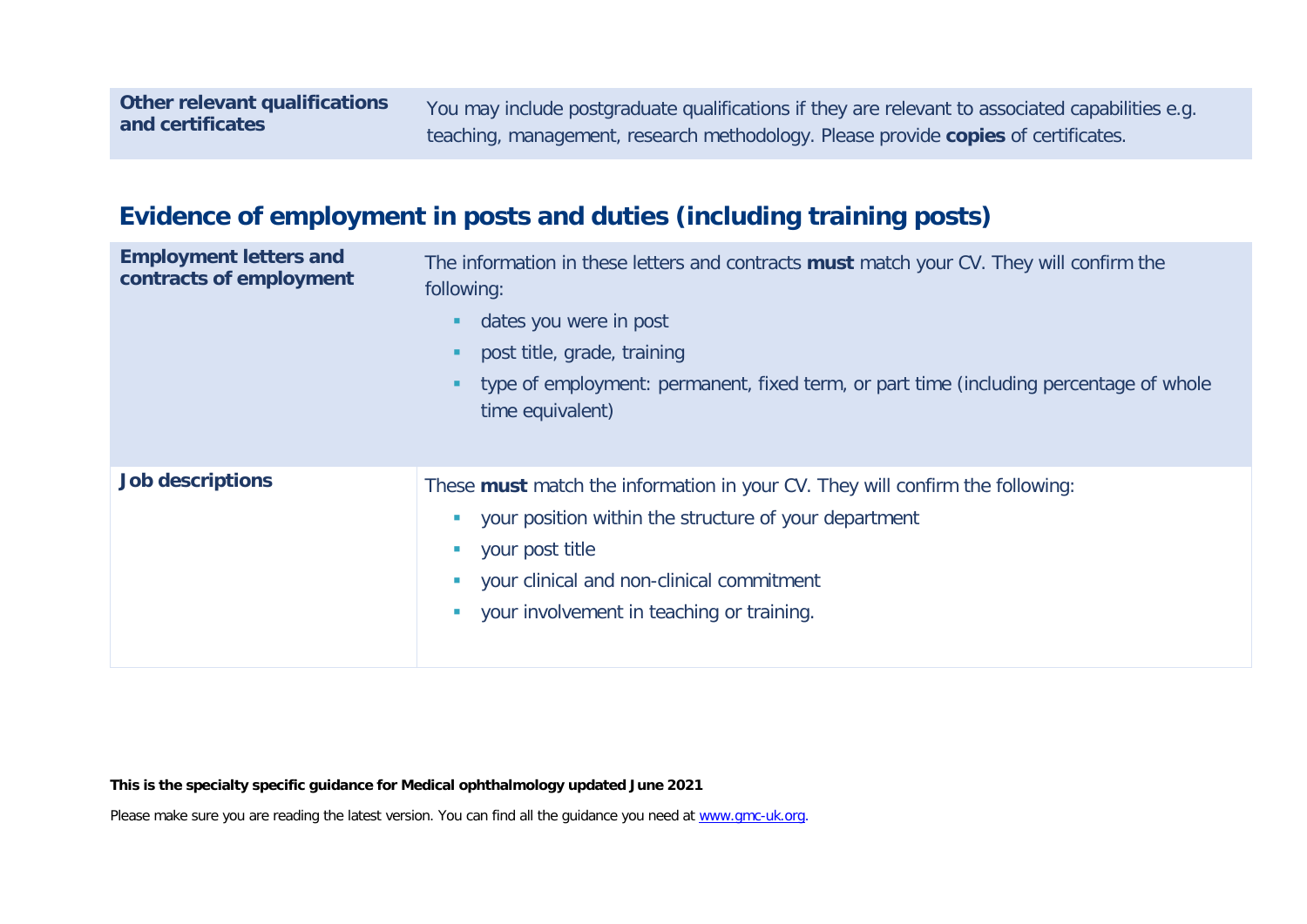| <b>Rotas</b>                                     | You must provide samples of your rotas from the last three years. These should demonstrate your<br>weekly clinical and non-clinical activities. For example, if you worked a 1:8 rota, you should submit<br>eight consecutive weeks' rota to represent that placement.                                                                                      |
|--------------------------------------------------|-------------------------------------------------------------------------------------------------------------------------------------------------------------------------------------------------------------------------------------------------------------------------------------------------------------------------------------------------------------|
| Departmental/ Unit annual<br>caseload statistics | You should provide departmental and unit caseload statistics, activity data, range and scope of<br>work undertaken in a placement from the last three years.                                                                                                                                                                                                |
| <b>Appraisal</b>                                 | Those working in an NHS or managed environment should submit evidence of annual appraisals. A<br>revalidation or appraisal portfolio would be appropriate (if it is completed retrospectively less<br>weight will be given to the information provided).                                                                                                    |
|                                                  | For non-training posts you should provide evidence of ongoing evaluation of your performance.<br>This may take the format of formal appraisals by the department head or line manager (clinical<br>director, medical director, professor).                                                                                                                  |
|                                                  | For those applicants working in independent practice it is recommended that at least one<br>employer. Appraisal is undertaken and summary documentation of this submitted with the<br>application.                                                                                                                                                          |
|                                                  | Where an applicant is not based in the UK alternative forms of appraisal are strongly advised.<br>Alternative evidence may include letters (written at the time) commenting on your performance. In<br>addition, where no formal appraisal or assessment forms are available you must provide<br>information on the method of career review or progression. |
|                                                  |                                                                                                                                                                                                                                                                                                                                                             |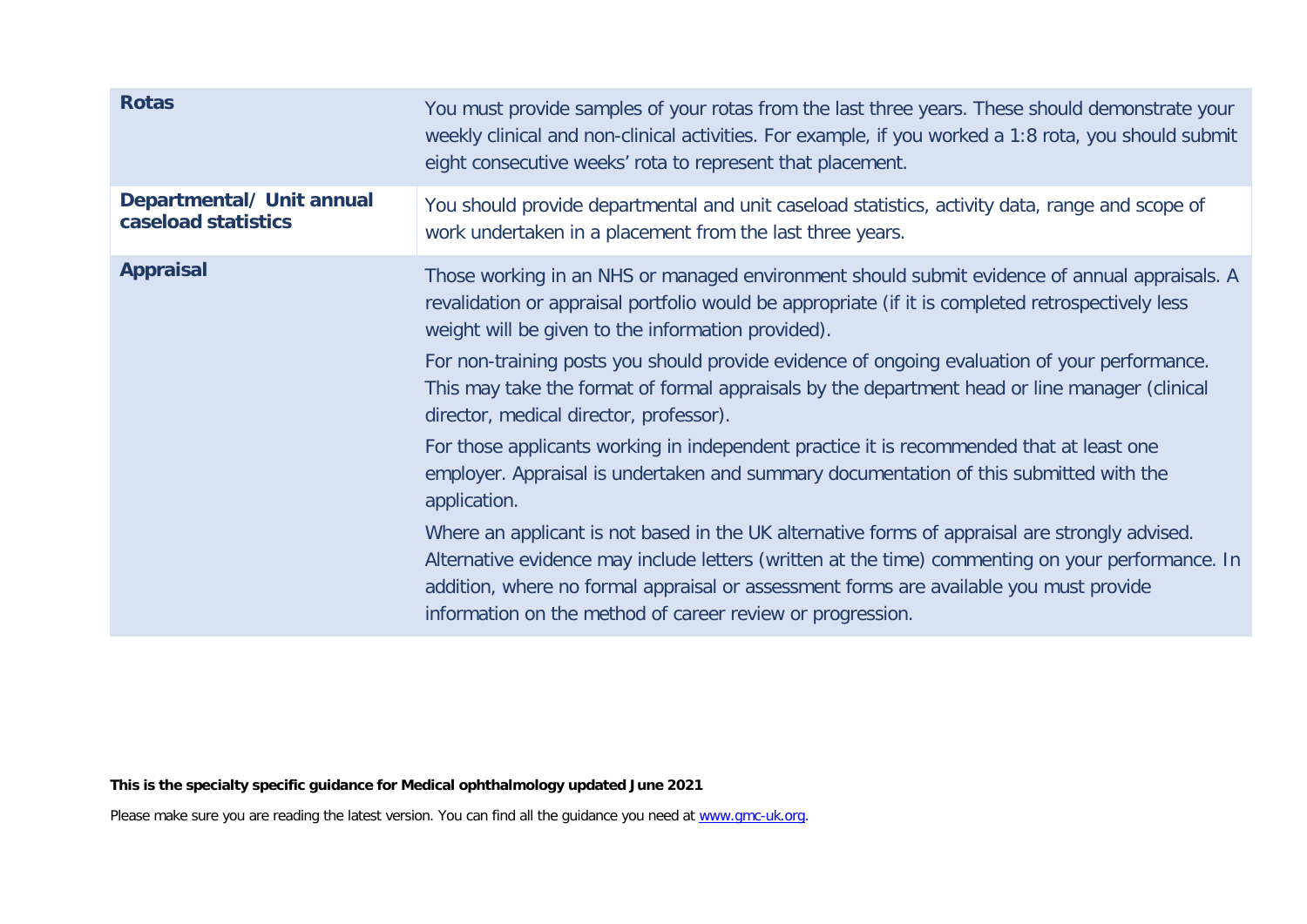#### **Generic CiPs**

The suggested documentation is given below each CiP and the overall numbers expected are given in the section above. Each piece of evidence can support more than one CiP and you should cross reference

## **CiP 1: Able to function successfully within NHS organisational and management systems**

#### **Key skills:**

- **Aware of, and adheres to, the GMC professional** requirements
- Aware of public health issues including population health, social determinants of health and global health perspectives
- **Demonstrates effective clinical leadership**
- Demonstrates promotion of an open and transparent culture
- Keeps up to date through learning and teaching
- Demonstrates engagement in career planning
- **-** Demonstrates capabilities in dealing with complexity and uncertainty
- **Aware of the role and processes for commissioning**
- Aware of the need to use resources wisely

#### **Suggested documentation:**

- Reports from consultants who have worked with you, such as the Multiple Consultant Report (MCR)
- Feedback from a variety of clinical and non-clinical colleagues who have worked with you, such as the Multisource Feedback (MSF)
- Evidence of taking an active role in governance structures, including service development. This may, for example, include the minutes of meetings for governance and unit management in which the applicant has been involved, MDT meetings, and any documented service development initiatives such as QIPAT.

**This is the specialty specific guidance for Medical ophthalmology updated June 2021**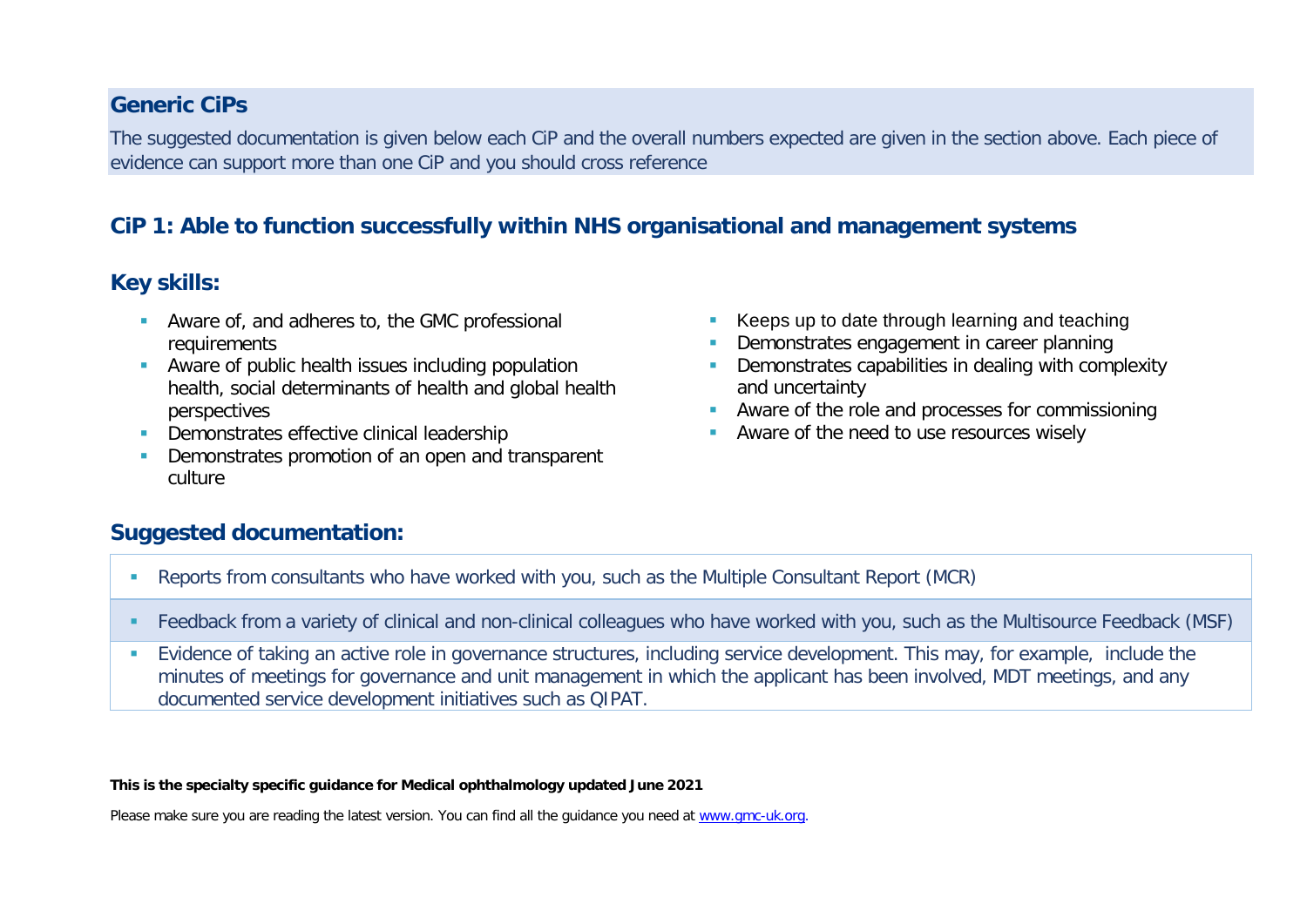## **CiP 2: Able to deal with ethical and legal issues related to clinical practice**

#### **Key skills:**

- Aware of national legislation and legal responsibilities, including safeguarding vulnerable groups
- Behaves in accordance with ethical and legal requirements
- **Demonstrates ability to offer apology or explanation when** appropriate
- **Demonstrate ability to lead the clinical team in ensuring** that ethical and legal factors are considered openly and consistently

#### **Suggested documentation:**

- Reports from consultants who have worked with you, such as the Multiple Consultant Report (MCR), end of placement and appraisal reports
- Feedback from a variety of clinical and non-clinical colleagues who have worked with you, such as the Multisource Feedback (MSF)
- Evidence of ability to assess the mental capacity of patients to make healthcare decisions. Evidence could include:
	- Reflections on cases where you had to assess a patient's mental capacity
- Evidence of involvement in making best interests' decisions, such as:
	- Notes
	- Letters
	- Meeting minutes

**This is the specialty specific guidance for Medical ophthalmology updated June 2021**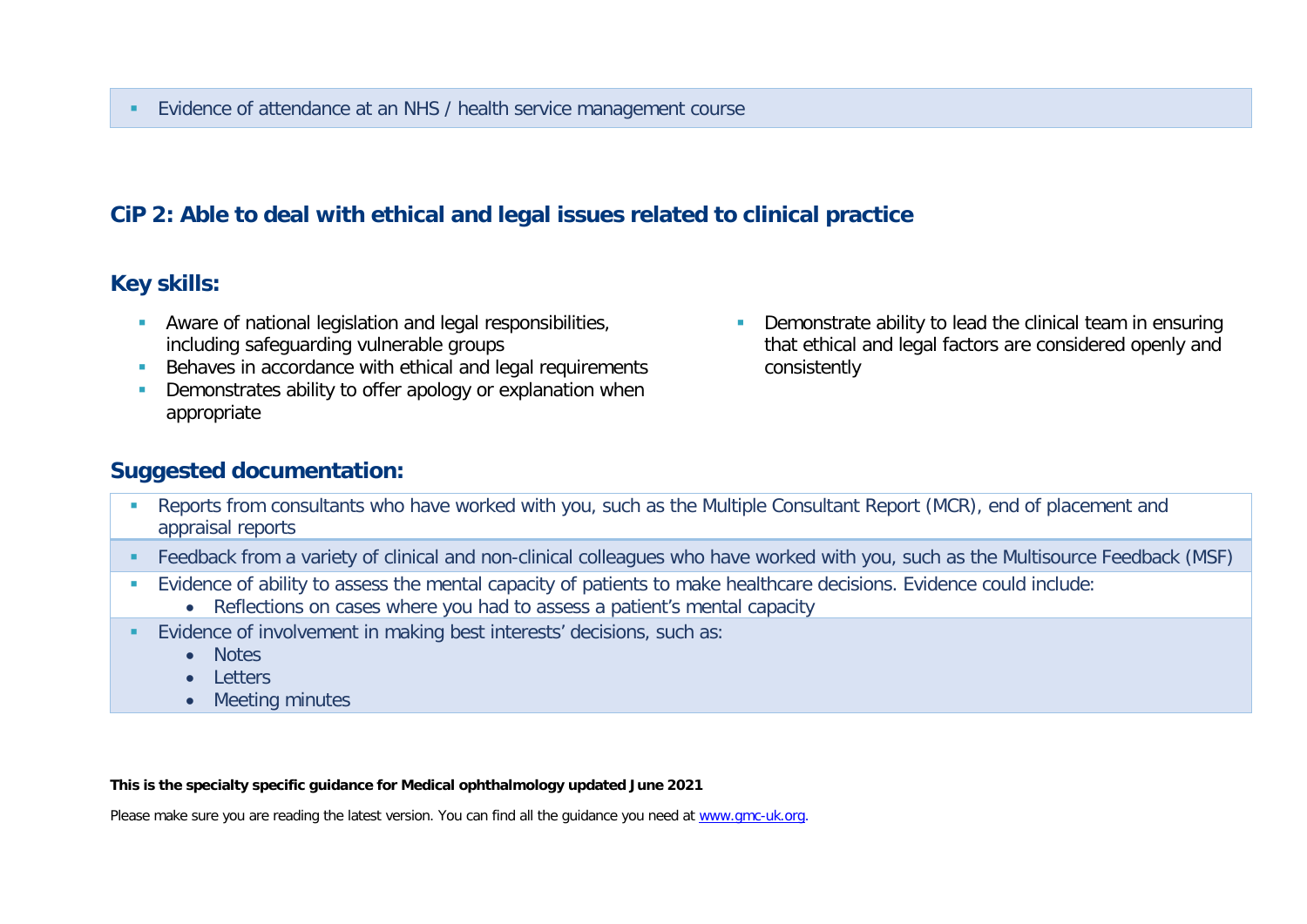- Awareness of relevant legislation, including mental capacity legislation by completion of an online training course, for example:
	- eLfH Mental Capacity Act:<https://www.e-lfh.org.uk/programmes/mental-capacity-act/>
	- CPD Online Mental Capacity Act:<https://cpdonline.co.uk/course/mental-capacity-act/>
	- SCIE Mental Capacity Act:<https://www.scie.org.uk/e-learning/mca>

# **CiP 3: Communicates effectively and is able to share decision making, while maintaining appropriate situational awareness, professional behaviour and professional judgement**

## **Key skills:**

- **Communicates clearly with patients and carers in a variety** of settings
- **Communicates effectively with clinical and other** professional colleagues
- Identifies and manages barriers to communication (e.g. cognitive impairment, speech and hearing problems, capacity issues)
- **Demonstrates effective consultation skills including** effective verbal and non-verbal interpersonal skills
- **Shares decision making by informing the patient,** prioritising the patient's goals and wishes, and respecting the patient's beliefs, concerns and expectations
- Shares decision making with children and young people
- Applies management and team working skills appropriately, including influencing, negotiating, reassessing priorities and effectively managing complex, dynamic situations

## **Suggested documentation:**

 Reports from consultants who have worked with you, such as the Multiple Consultant Report (MCR), end of placement and appraisal reports

#### **This is the specialty specific guidance for Medical ophthalmology updated June 2021**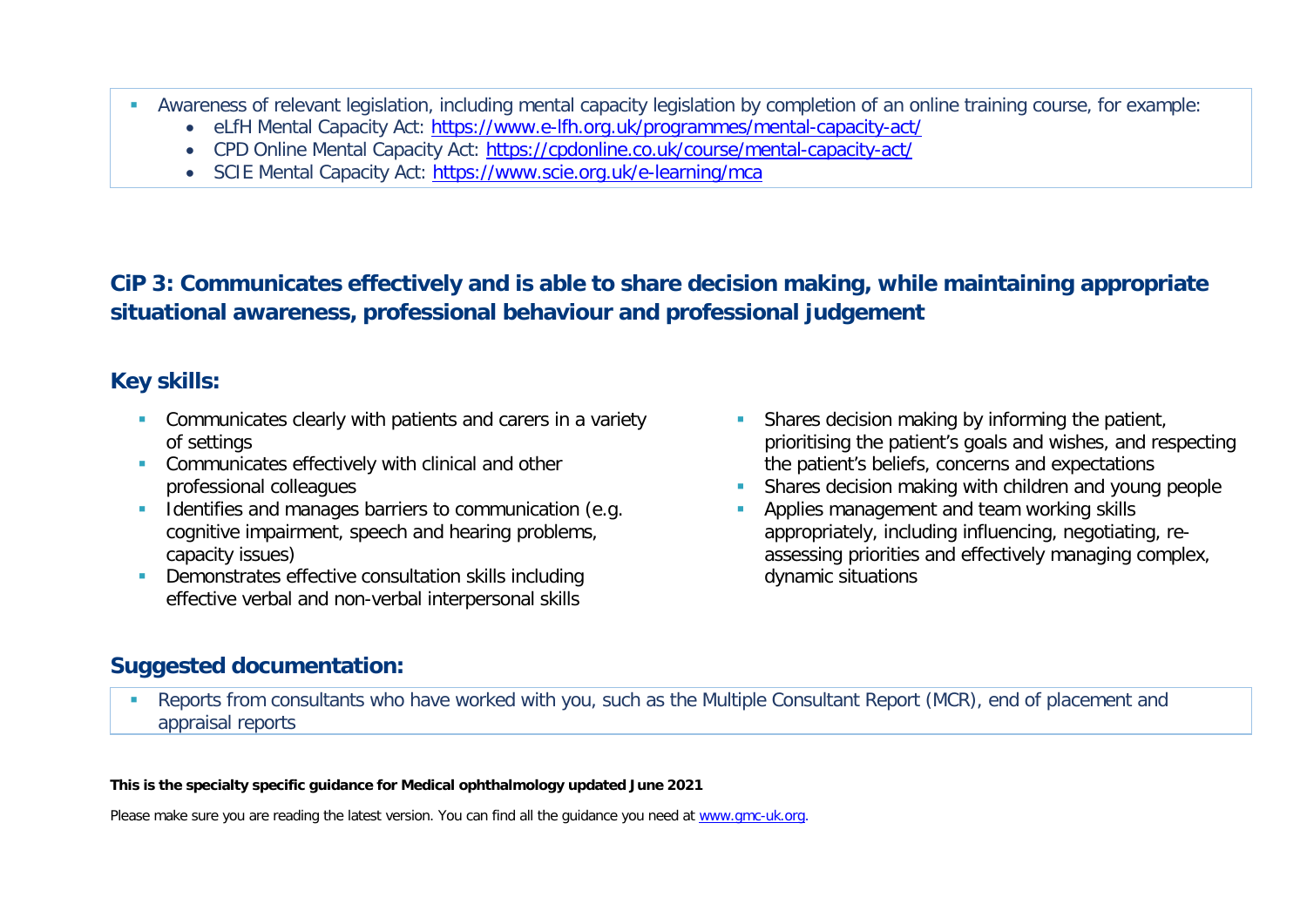- Feedback from a variety of clinical and non-clinical colleagues who have worked with you, such as the Multisource Feedback (MSF)
- Evidence of your ability to analyse a patient's communication difficulties:
	- Reflective diaries
- **Feedback from patients, such as a patient survey**
- Reflective practice entries about patients or families who posed difficulties
- **Supervised learning event**

## **CiP 4: Is focused on patient safety and delivers effective quality improvement in patient care**

#### **Key skills:**

- **Makes patient safety a priority in clinical practice**
- **Raises and escalates concerns where there is an issue with** patient safety or quality of care
- **Demonstrates commitment to learning from patient safety** investigations and complaints
- Shares good practice appropriately
- Contributes to and delivers quality improvement

## **Suggested documentation:**

- **Understands basic Human Factors principles and practice** at individual, team, organisational and system levels
- **Understands the importance of non-technical skills and** crisis resource management
- Recognises and works within limit of personal competence
- Avoids organising unnecessary investigations or prescribing poorly evidenced treatments
- Reports from consultants who have worked with you, such as the Multiple Consultant Report (MCR), end of placement and appraisal reports

**This is the specialty specific guidance for Medical ophthalmology updated June 2021**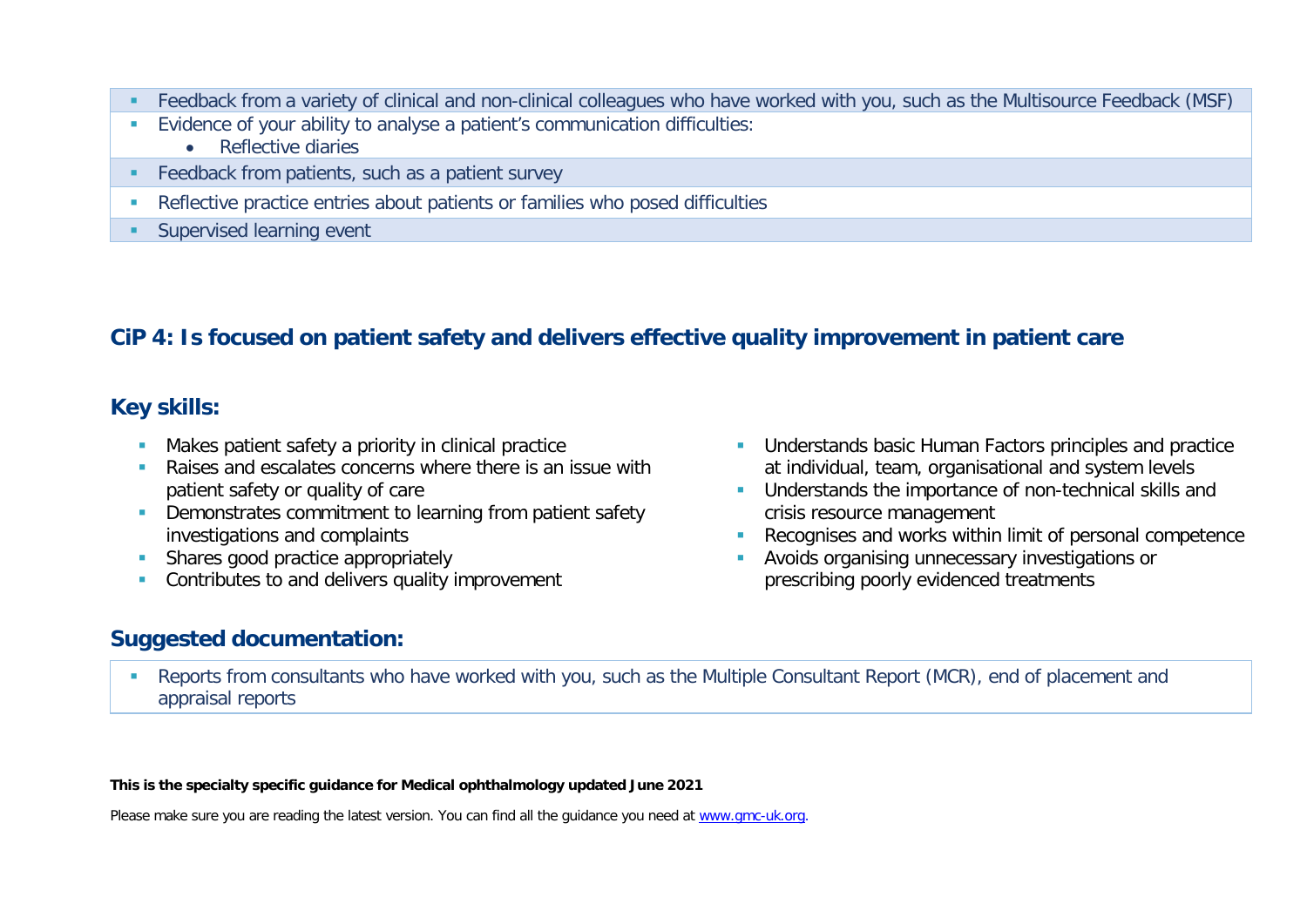- Feedback from a variety of clinical and non-clinical colleagues who have worked with you, such as the Multisource Feedback (MSF)
- Reflective practice entries about patients or families who posed difficulties
- Evidence that you have arranged and attended meetings about a patient with Social Services or other non-health organisations. For example:
	- Meeting minutes, demonstrating your attendance and participation
	- Invites sent from you demonstrating arranging meetings
- **Supervised learning event**
- Documented evidence of development of procedures to improve inter-service and inter-agency communication, you will need to demonstrate your involvement in the new procedure and its effectiveness
- **Specific quality improvement activity, such as a QIPAT**
- Copies of letters you have written to NHS and non-NHS services involved with patients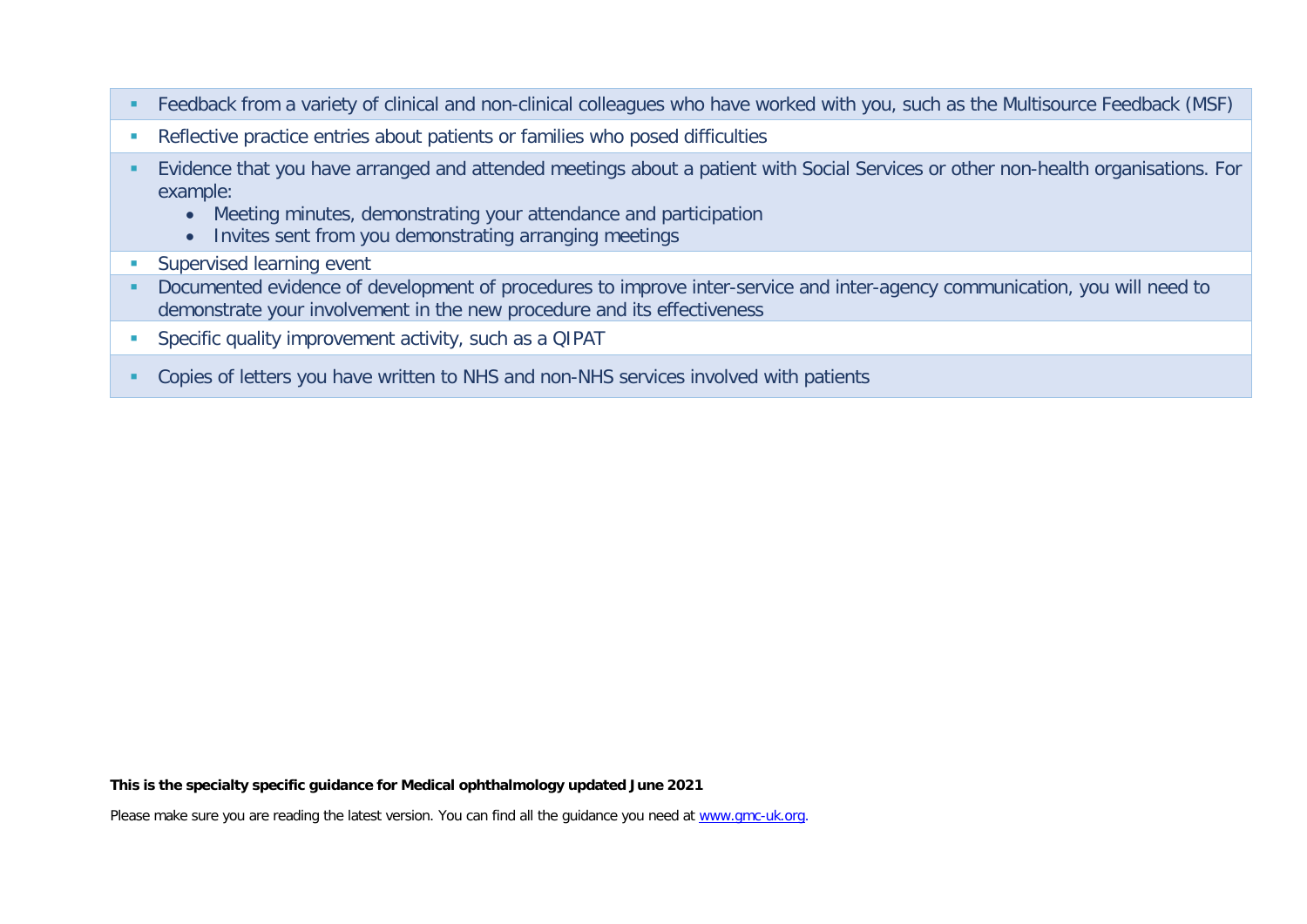## **CiP 5: Carries out research and manages data appropriately**

#### **Key skills:**

- **Manages clinical information / data appropriately**
- **Understands principles of research and academic writing**
- **•** Demonstrates ability to carry out critical appraisal of the literature
- **Understands the role of evidence in clinical practice and** demonstrates shared decision making with patients
- Demonstrates appropriate knowledge of research methods, including qualitative and quantitative approaches in scientific enquiry
- Demonstrates appropriate knowledge of research principles and concepts and the translation of research into practice
- **Follows quidelines on ethical conduct in research and** consent for research
- **Understands public health epidemiology and global health** patterns
- Recognises potential of applied informatics, genomics, stratified risk and personalised medicine and seeks advice for patient benefit when appropriate

#### **Suggested documentation:**

- Reports from consultants who have worked with you, such as the Multiple Consultant Report (MCR), end of placement and appraisal reports
- Feedback from a variety of clinical and non-clinical colleagues who have worked with you, such as the Multisource Feedback (MSF)
- Evidence of completion of Good Clinical Practice (GCP) training:
	- [www.nihr.ac.uk/health-and-care-professionals/learning-and-support/good-clinical-practice](https://www.nihr.ac.uk/health-and-care-professionals/learning-and-support/good-clinical-practice.htm)

**This is the specialty specific guidance for Medical ophthalmology updated June 2021**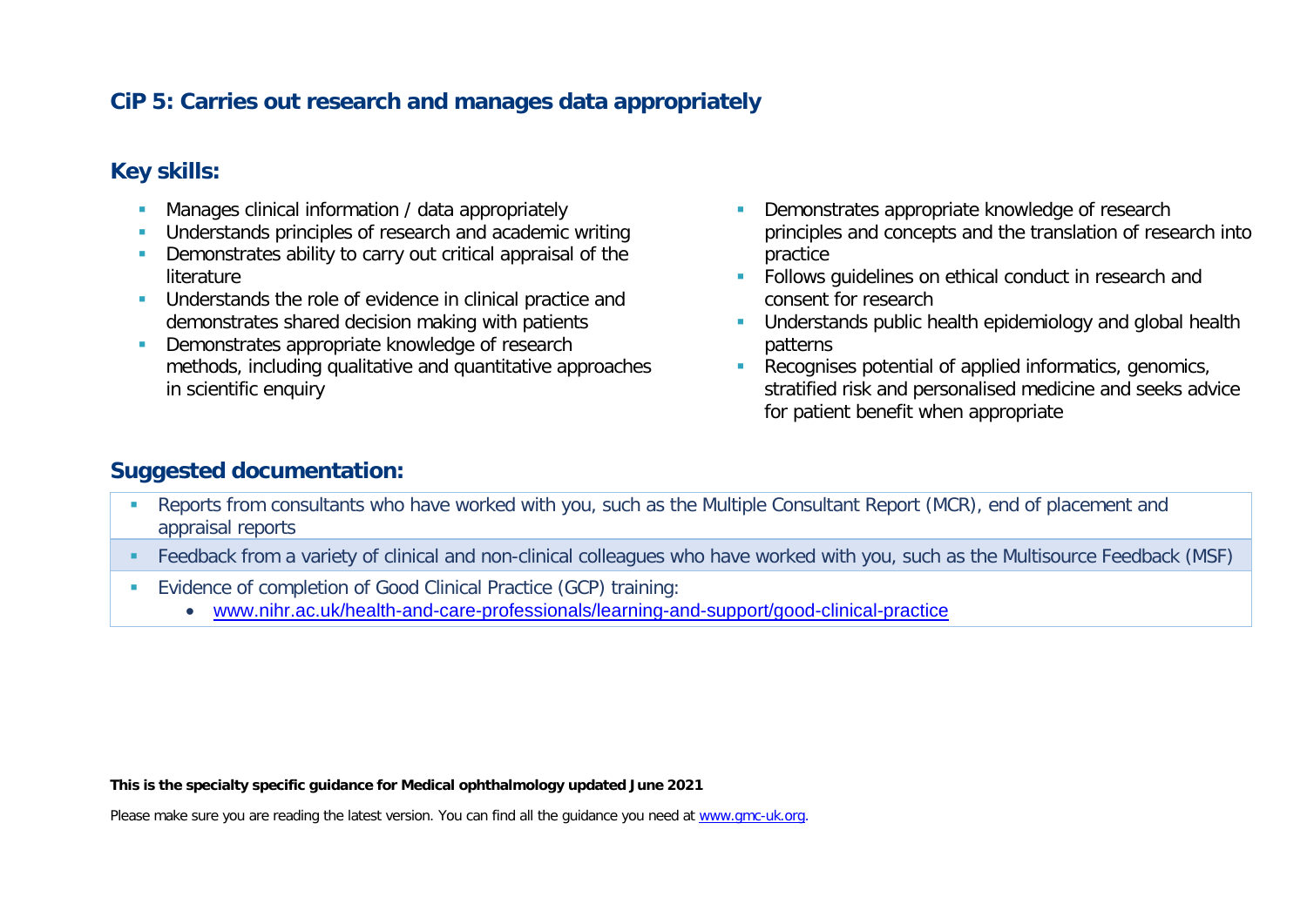- Documented evidence of research activity. This may include evidence of:
	- Helping in a project
	- Reviewing research papers / grants
	- Writing and co-authoring research papers
	- Contributing to research projects
- Presentations either lectures (podium presentations) or poster presentations
- **Publications**

## **CiP 6: Acts as a clinical teacher and clinical supervisor**

#### **Key skills:**

- Delivers effective teaching and training to medical students, junior doctors and other healthcare professionals
- Delivers effective feedback with action plan
- Able to supervise less experienced trainees in their clinical assessment and management of patients
- **Able to supervise less experienced trainees in carrying out** appropriate practical procedures
- Able to act as a clinical supervisor to doctors in earlier stages of training

## **Suggested documentation:**

 Reports from consultants who have worked with you, such as the Multiple Consultant Report (MCR), end of placement and appraisal reports

#### **This is the specialty specific guidance for Medical ophthalmology updated June 2021**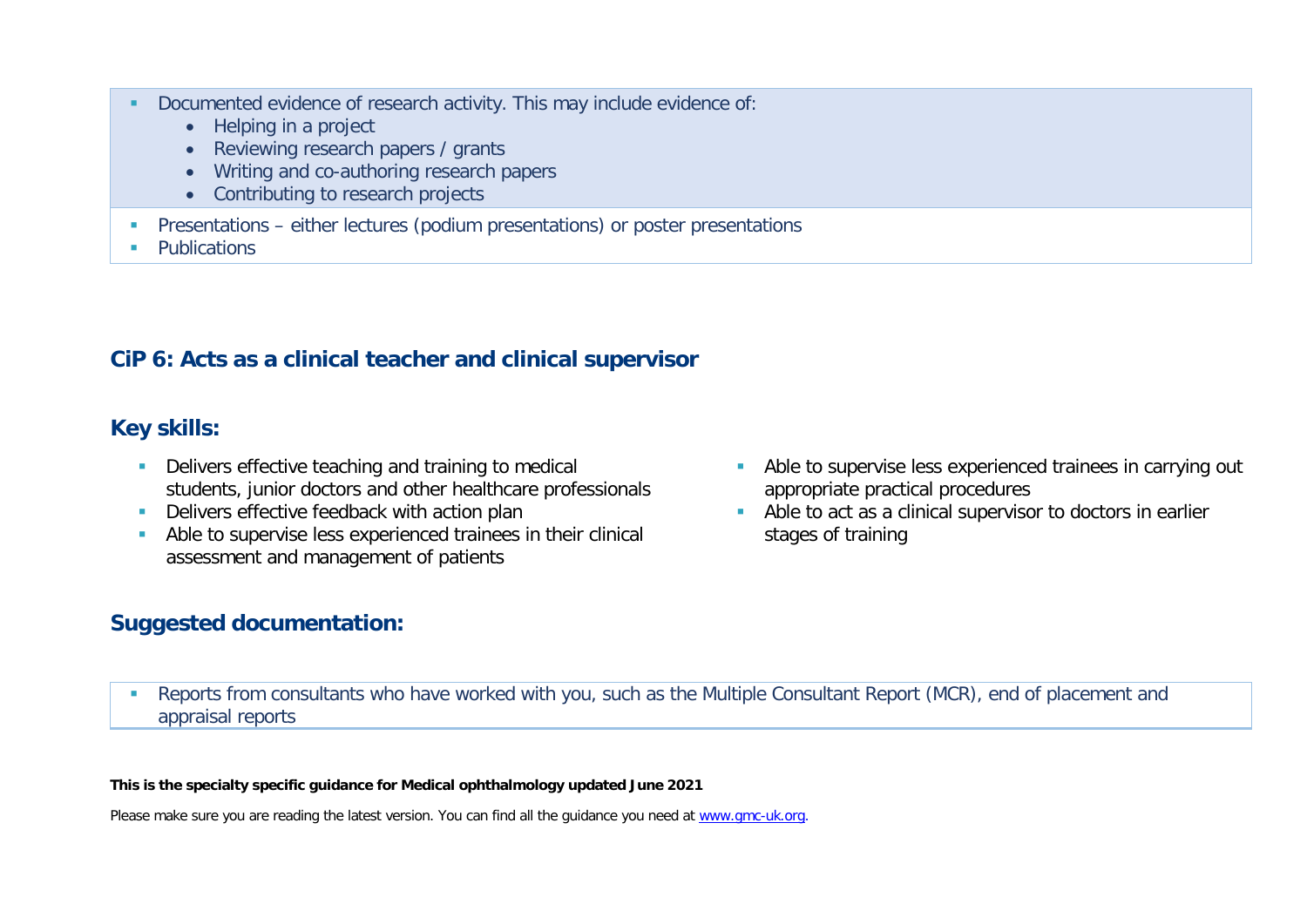- Feedback from a variety of clinical and non-clinical colleagues who have worked with you, such as the Multisource Feedback (MSF)
- **Completion of relevant training course(s), such as management or leadership courses**
- Feedback from formal teaching sessions to medical and non-medical staff:
	- Teaching Observation SLE (TO)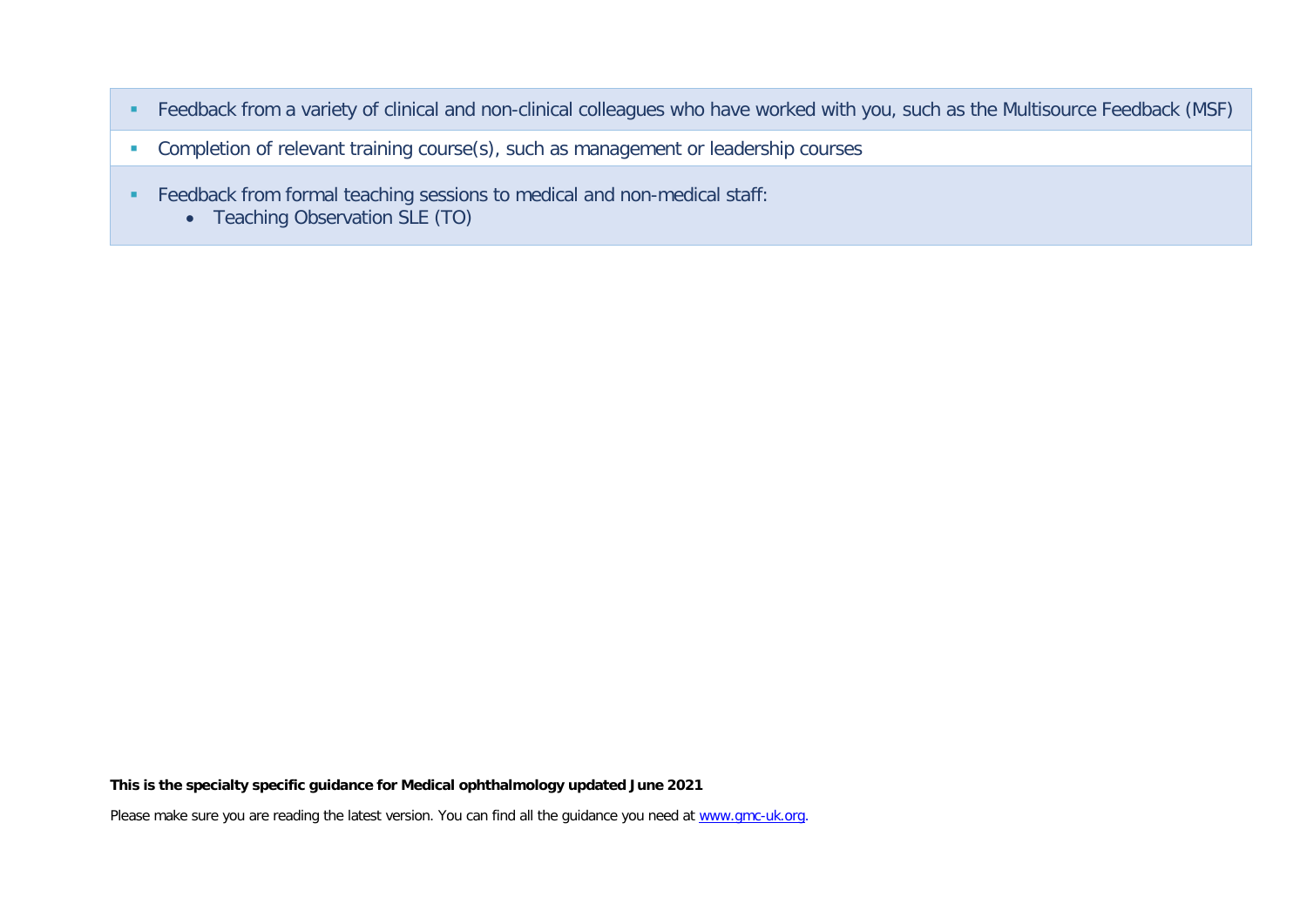# **Specialty Specific CiPs**

Applicants must demonstrate that they are currently practising at the level of 'entrusted to act independently' in all specialty CiPs. Further detail regarding the descriptors for the key skills in each specialty specific CiP can be found in the [curriculum.](https://www.gmc-uk.org/education/standards-guidance-and-curricula/curricula#T)

## **Specialty CiP 1: Managing and leading a multidisciplinary medical ophthalmology team, including management of an outpatient clinic and injection list**

## **Key skills:**

- Demonstrates professional behaviour with regard to patients, carers, colleagues and others
- **Triage, risk assess and prioritise patients appropriately** (OST)
- **Apply management and team working skills appropriately,** including understanding the perspectives of others, negotiating, re-assessing priorities and effectively managing complex dynamic situations (OST)
- Collaborates with members of the multidisciplinary team in different ophthalmic and medical specialties, including radiology and laboratory based specialties
- Participates in internal and external quality assurance
- Remains updated and implements pathways on treatment protocols for ocular conditions including intravitreal therapy.
- **Works to optimise resources, train other health** professionals and ensure maximal safety and efficiency when running injection lists and clinics.

## **Suggested documentation:**

Minimum of four mini-CEX to include management of retina, uveitis and neuro-ophthalmology clinics and an injection list

**This is the specialty specific guidance for Medical ophthalmology updated June 2021**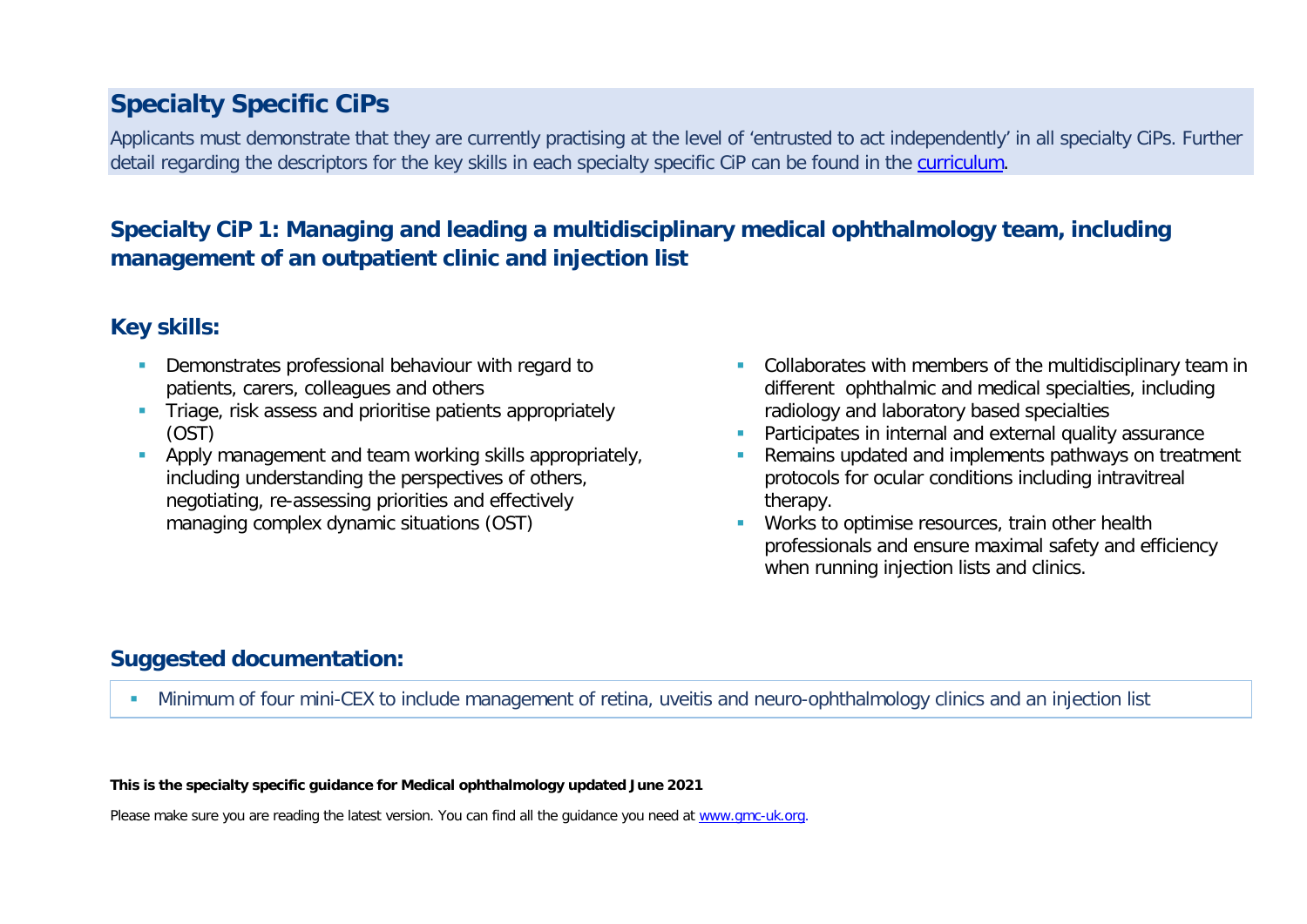- Reports from consultants who have worked with you such as the multiple consultant report (MCR), end of placement and appraisal reports
- Feedback from a variety of clinical and non-clinical colleagues who have worked with you, such as the Multisource Feedback (MSF)
- **Reflection**

## **Specialty CiP 2: Diagnosis and management of acute medical ophthalmology emergencies**

## **Key skills:**

- Demonstrates professional behaviour with regard to patients, carers, clinical and non-clinical colleagues
- Be an effective supervisor, teacher and trainer of urgent eye care (OST)
- **Triage, risk assess and prioritise patients appropriately** (OST)
- **Performs accurate clinical examinations**
- Shows appropriate clinical reasoning by analysing physical and psychological findings
- **Formulates an appropriate differential diagnosis**
- **Formulates an appropriate diagnostic and management** plan, taking into account patient preferences and the urgency required
- **Appropriately selects, manages and interprets** investigations
- **Manage the complexity and uncertainty of urgent eye care** (OST)
- **Understand and employ current accepted practice and** recognise the need for sub-specialty input (OST)
- **Communicate and deliver feedback to referrers and** patients to support integrated health care (OST)
- I Identify and treat patients with systemic disease presenting with urgent eye or visual symptoms
- **Liaises with other medical specialties for patients with** complex medical conditions

**This is the specialty specific guidance for Medical ophthalmology updated June 2021**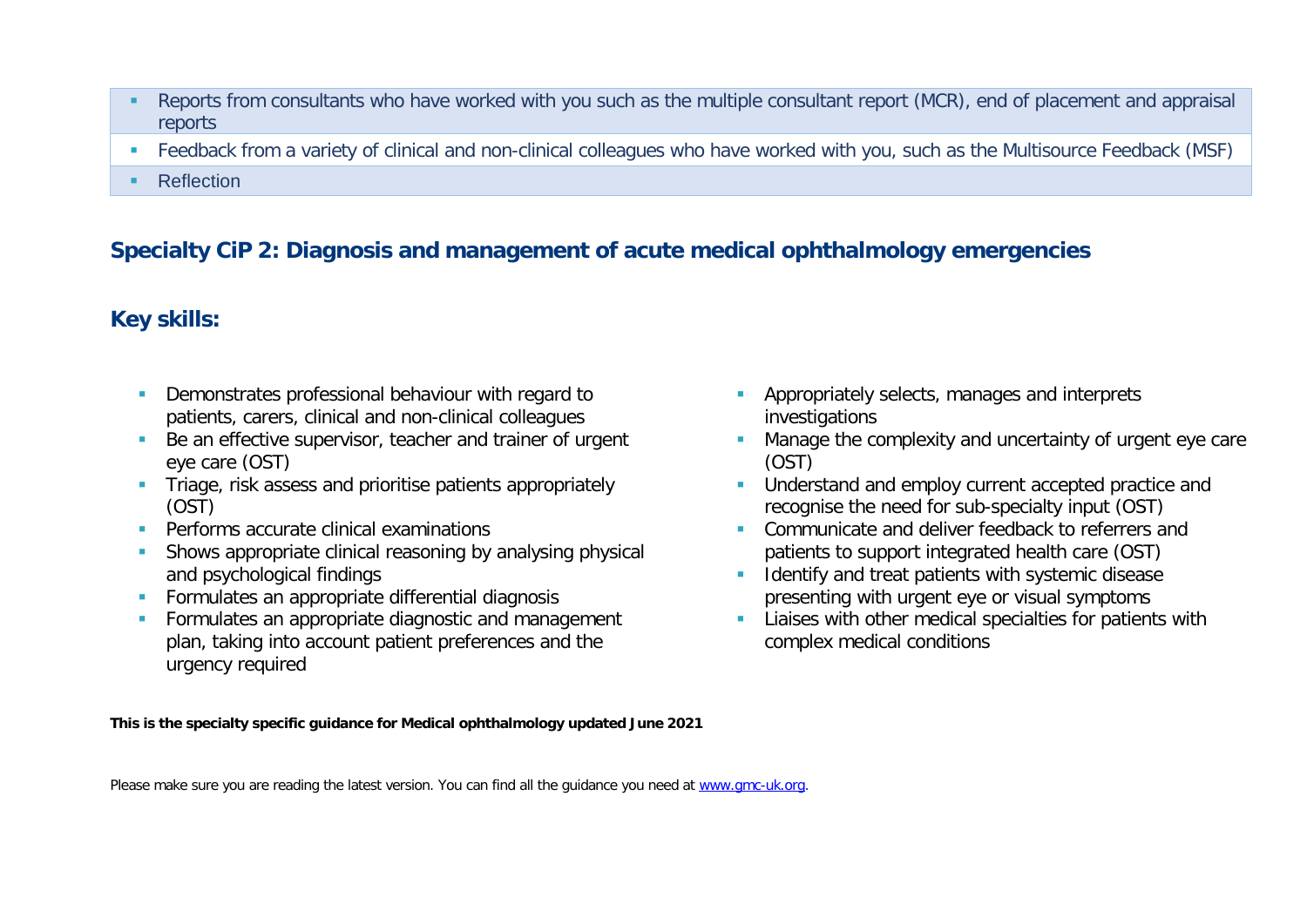# **General Medical**

## **Suggested documentation:**

**Minimum of four of each of the below supervised learning events (SLE):**

- CbDs
- **Mini-CEX**
- Reports from consultants who have worked with you such as the multiple consultant report (MCR), end of placement and appraisal reports
- Feedback from a variety of clinical and non-clinical colleagues who have worked with you, such as the Multisource Feedback (MSF)
- **Reflection**

**Evidence of patients you have seen in the past five years and the assessment you have made:**

- **EXECLINICAL PROCES** Please provide a minimum of two
- **Letters Please provide a minimum of two**
- May be cross-referenced with other specialty CiPs

**Specialty CiP 3: Diagnosis and management of patients with medical ophthalmic conditions, including those with complex conditions, long term conditions and those on immunosuppressants**

#### **Key skills:**

**Triage, risk assess and prioritise patients appropriately** (OST)

**Demonstrates professional behaviour with regard to** patients, carers, clinical and non-clinical colleagues

**This is the specialty specific guidance for Rehabilitation Medicine**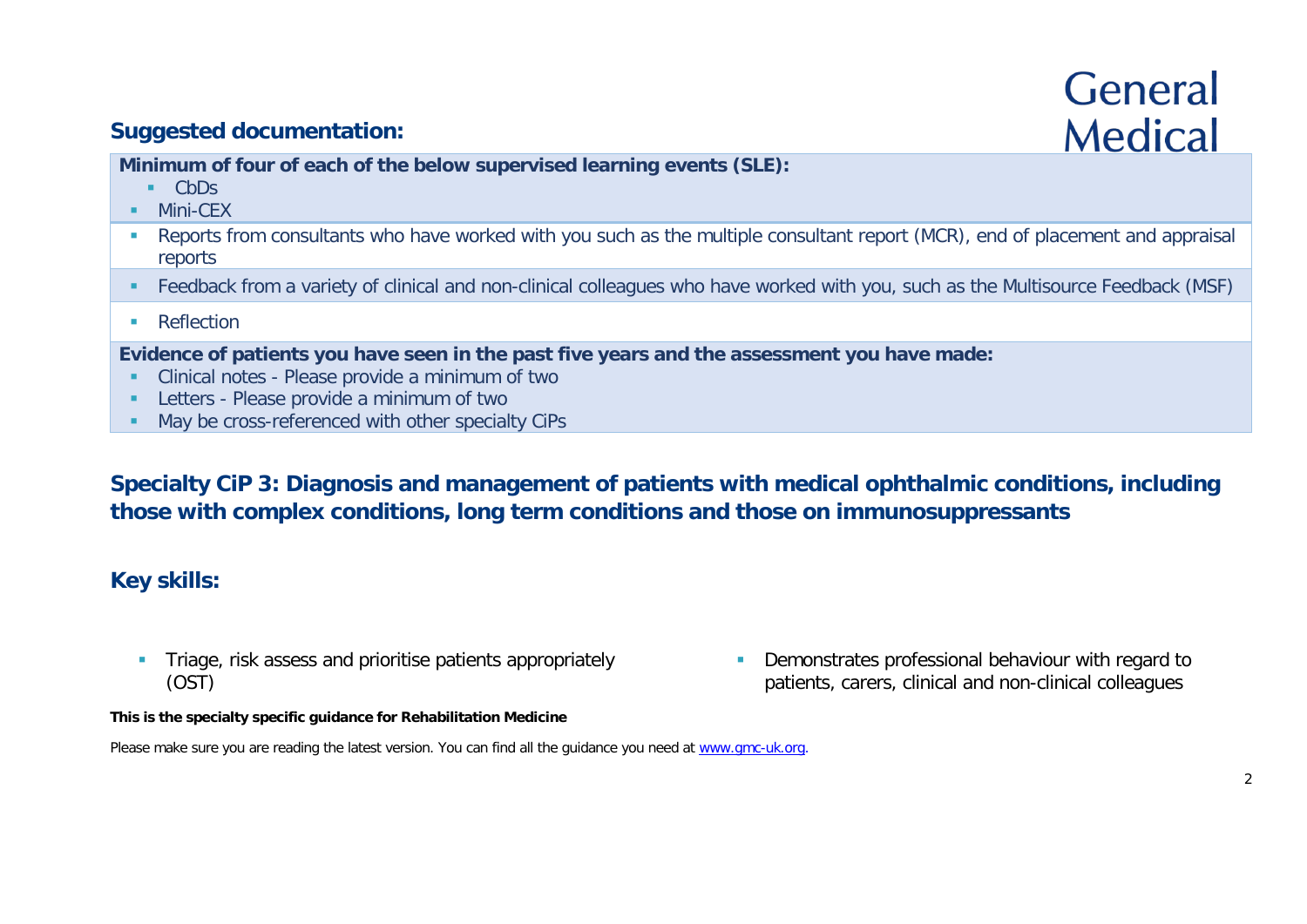- Delivers patient centred care including shared decision making
- **•** Demonstrates effective consultation skills (including when in challenging circumstances)
- **Formulates an appropriate diagnostic and management** plan for medical ophthalmology conditions, taking into account patient preferences
- **Interprets systemic investigations appropriately including** laboratory results
- **Interprets and utilises ophthalmic imaging appropriately.**
- **Explains clinical reasoning behind diagnostic and** management plan, taking into account patient preferences
- **•** Demonstrates appropriate and timely liaison with other medical specialty services when required with other

specialties and participates in the multidisciplinary teams relevant to patient care

- **Appropriate management of local and systemic treatment** for medical ophthalmic conditions, including management of immunosuppression. Ensures appropriate counselling, patient information and primary care shared care liaison
- Remains up to date with developments in the fields of inflammatory eye disease, medical retina and neuroophthalmology, as well as other relevant medical and ophthalmological specialties and subspecialties.
- **Demonstrates effective specialised management** techniques for those with special needs (OST)

## **Suggested documentation:**

**Minimum of four of supervised learning events (SLE) which may be either CbD or Mini-CEX for each of the following specialty areas:**

- **Adult uveitis**
- Medical retina, to include age-related macular degeneration, diabetic retinopathy and diabetic retinal screening
- Neuro-ophthalmology

**Minimum of two supervised learning events (SLE) which may be either CbD or Mini-CEX for each of the following specialty areas:**

- **Corneal inflammation**
- Paediatric uveitis
- **Corneal inflammatory disease**

#### **This is the specialty specific guidance for Medical ophthalmology updated June 2021**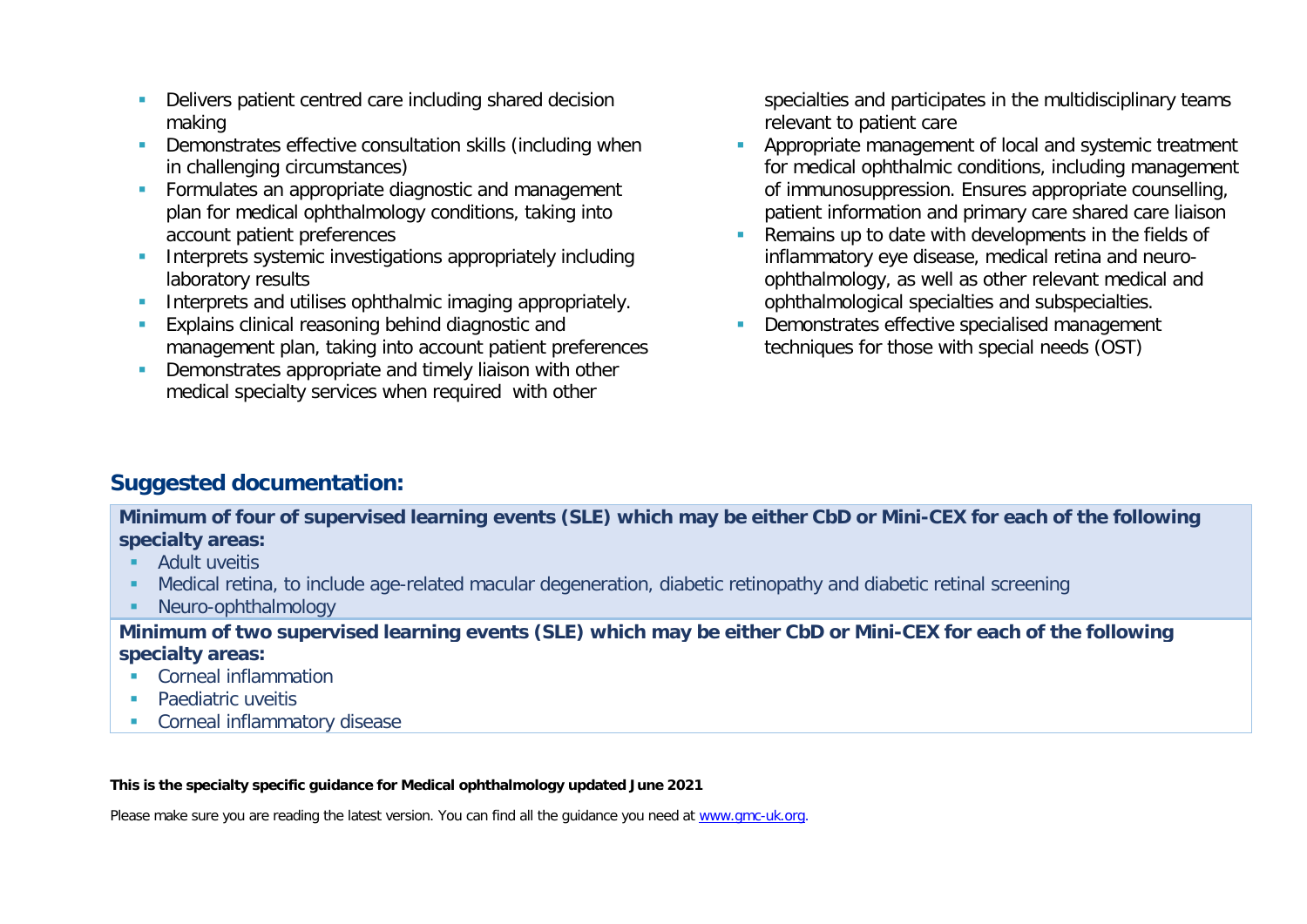- Orbital inflammation to include thyroid eye disease
- **Evidence of competence in refraction which may include clinical rating scale refraction completed twice with different examiners or** the Royal College of Ophthalmologist Refraction certificate
- Reports from consultants who have worked with you such as the multiple consultant report (MCR), end of placement and appraisal reports
- Feedback from a variety of clinical and non-clinical colleagues who have worked with you, such as the Multisource Feedback (MSF)
- **Reflection**

**Evidence of patients you have seen in the past five years and the assessment you have made:**

- **Clinical notes Please provide a minimum of two**
- **Letters Please provide a minimum of two**
- May be cross-referenced with other specialty CiPs

## **Specialty CiP 4: Managing perioperative care of medical ophthalmological patients**

## **Key skills:**

- Demonstrate an understanding of ophthalmic surgical procedures and understand the principles for selecting treatment (OST)
- **Risk stratify and prioritise patients for surgery** appropriately (OST)
- Refer appropriately for ophthalmic surgery
- **Manage patients with ocular inflammation, orbital** inflammation and retinal disease undergoing ocular surgery including pre and post-operative care
- **Manage complications of cataract surgery (OST) and refer** for surgical review appropriately
- **Formulates and communicates an appropriate** management plan taking into account patient preferences.

#### **This is the specialty specific guidance for Medical ophthalmology updated June 2021**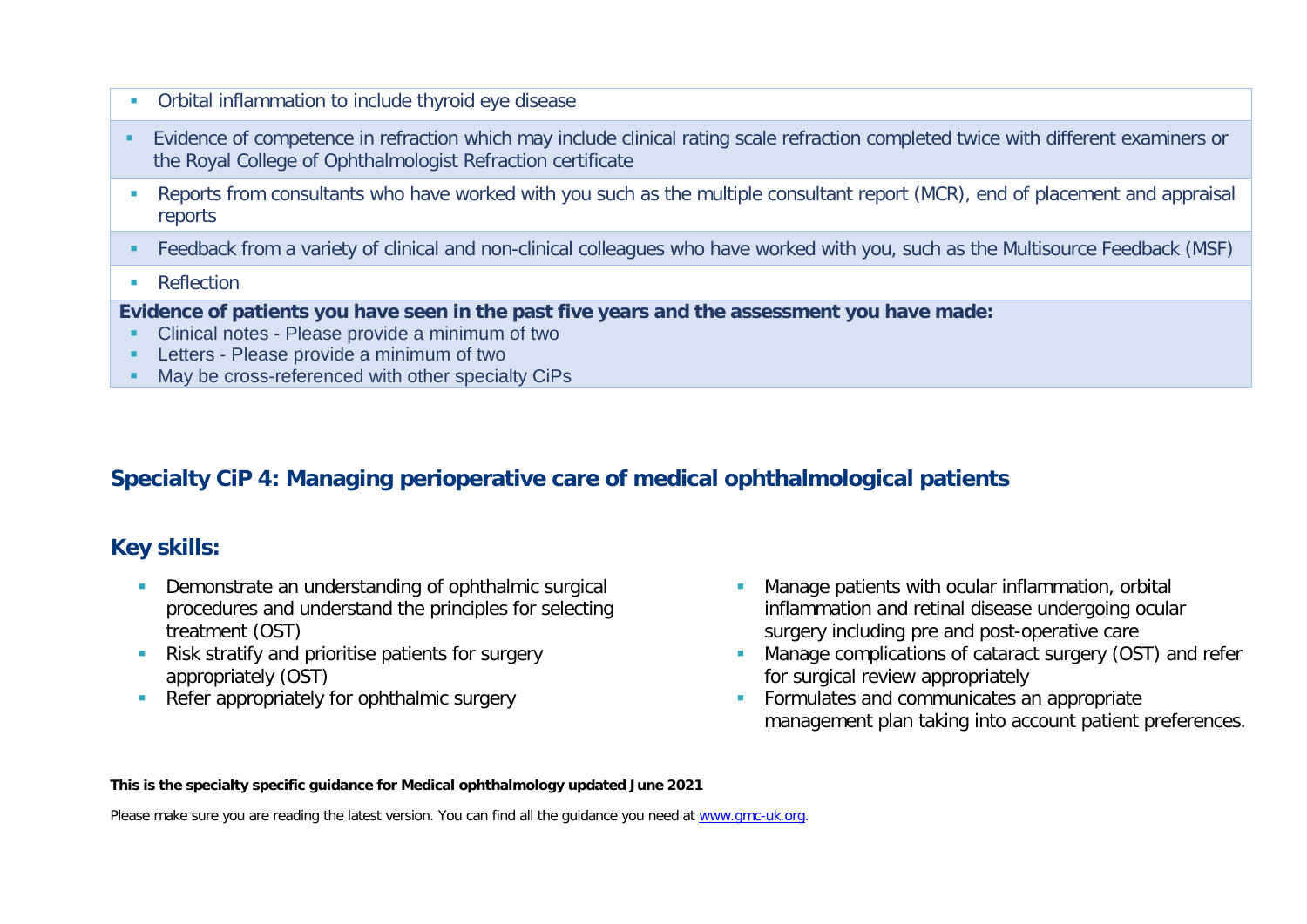**EXTERN** Liaises and co-ordinates operating arrangements with members of the theatre, surgical and medical ophthalmology teams

#### **Suggested documentation:**

- Minimum of four of supervised learning events (SLE) which may be either CbD or Mini-CEX to include peri-operative care of adults and children with ocular inflammation
- Reports from consultants who have worked with you such as the multiple consultant report (MCR), end of placement and appraisal reports
- Feedback from a variety of clinical and non-clinical colleagues who have worked with you, such as the Multisource Feedback (MSF)
- **Reflection**

**Evidence of patients you have seen in the past five years and the assessment you have made:**

- Clinical notes Please provide a minimum of two
- **Letters Please provide a minimum of two**
- **May be cross-referenced with other specialty CiPs**

## **Specialty CiP 5: Competent in all procedural skills for medical ophthalmology as defined by the curriculum**

## **Key skills:**

- Demonstrates competence in all procedures as defined by the curriculum
- **Carries out an indicative number of procedures and** achieves independent competence

**This is the specialty specific guidance for Medical ophthalmology updated June 2021**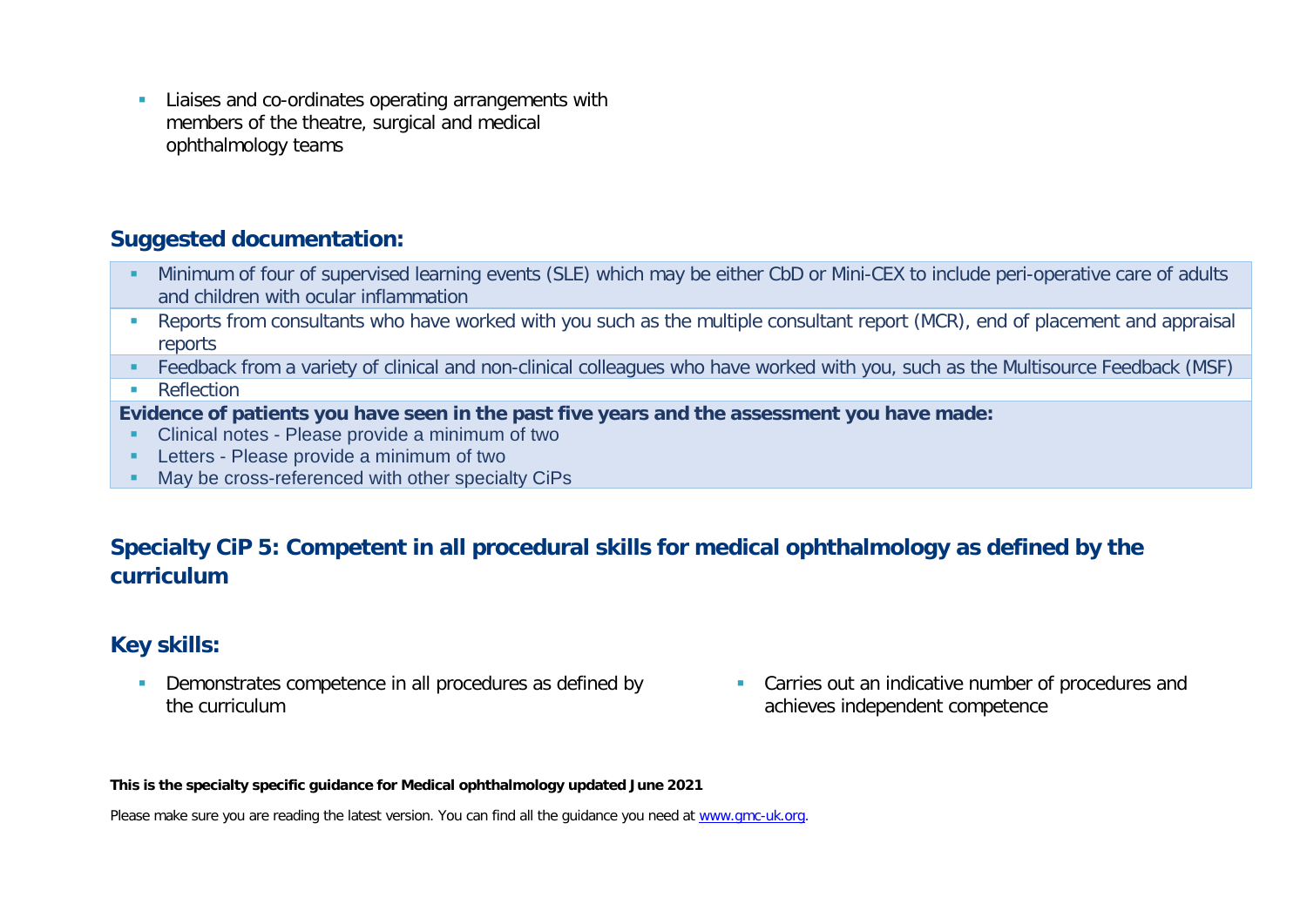- **Maintain appropriate audits of practice (OST)**
- **Practice in line with latest evidence (OST)**
- **Understands the indications and evidence base for carrying** out procedural skills
- **Understands and demonstrates safe use of lasers**
- Follows local Intraocular and periocular injections protocols
- Apply mental capacity legislation in clinical practice (OST)

#### **Suggested documentation:**

- **Logbook documenting procedures, level of supervision and complications**
- DOPS minimum of one for each procedure
- **Laser safety course certificate**
- Reports from consultants who have worked with you such as the multiple consultant report (MCR), end of placement and appraisal reports
- **Reflection**

# **Specialty CiP 6: Managing medical, ethical and social issues of visual impairment**

## **Key skills:**

- **Recognises the visually impaired patient**
- Refers appropriately to low vision and vision support services, including registration for a certificate of visual impairment

**Communicates effectively with patient and carers and** demonstrates compassionate professional behaviour

#### **This is the specialty specific guidance for Medical ophthalmology updated June 2021**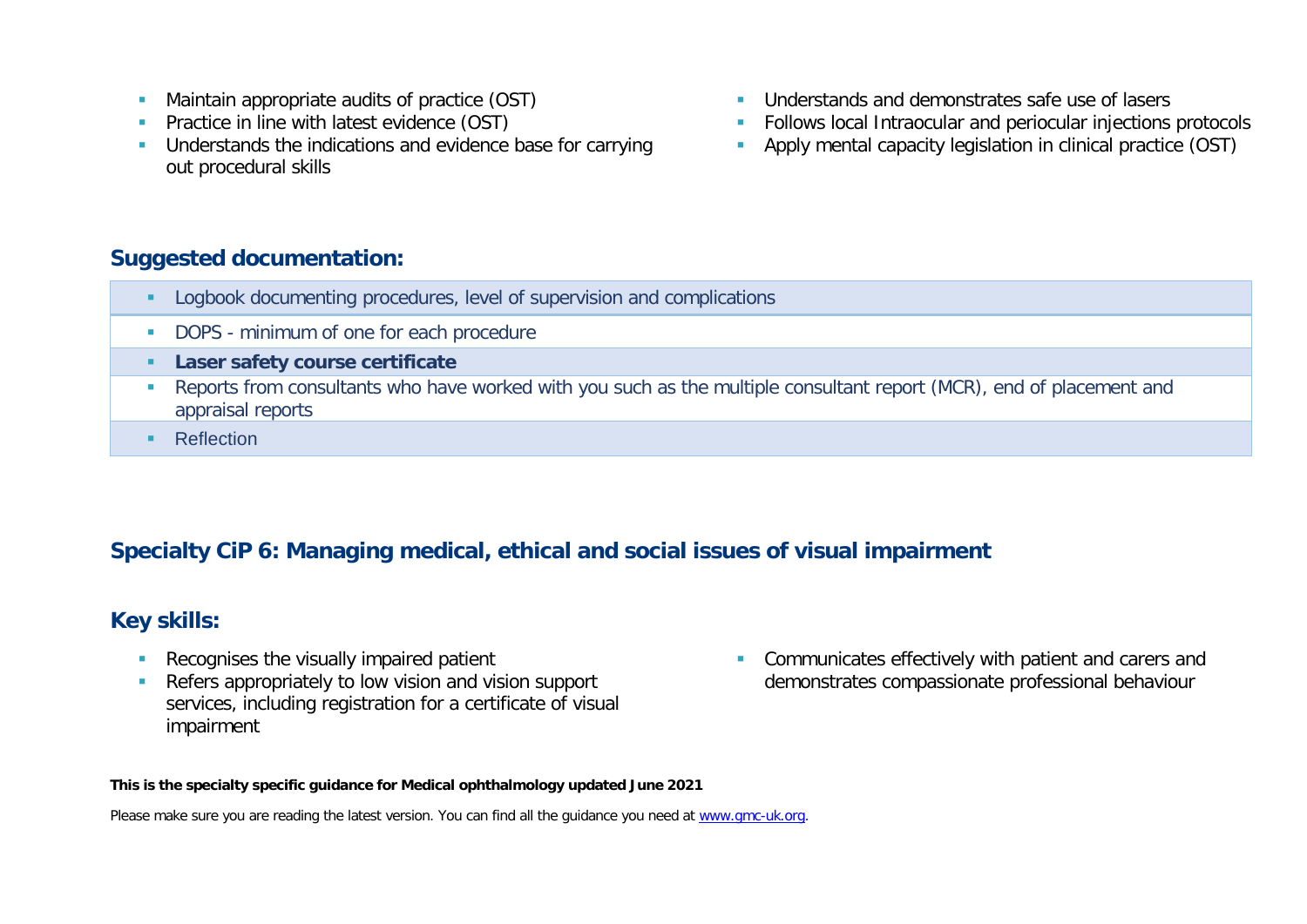- **Understands the psychological consequences of visual** impairment and the management of patients and families affected
- **Follows DVLA guidelines and advises patients on visual** requirements for driving

#### **Suggested documentation:**

- Minimum of **one of each** of the below supervised learning events (SLEs):
	- CbDs
	- Mini CEXs
- Reports from consultants who have worked with you such as the multiple consultant report (MCR), end of placement and appraisal reports
- Feedback from a variety of clinical and non-clinical colleagues who have worked with you, such as the Multisource Feedback (MSF)
- Reflective practice entries about patients or families who posed difficulties
- Feedback from formal teaching sessions to medical and non-medical staff: Teaching Observation (TO)
- **Duality improvement activity, such as a QIPAT**
- **Feedback from patients, such as patient survey**

**This is the specialty specific guidance for Medical ophthalmology updated June 2021**